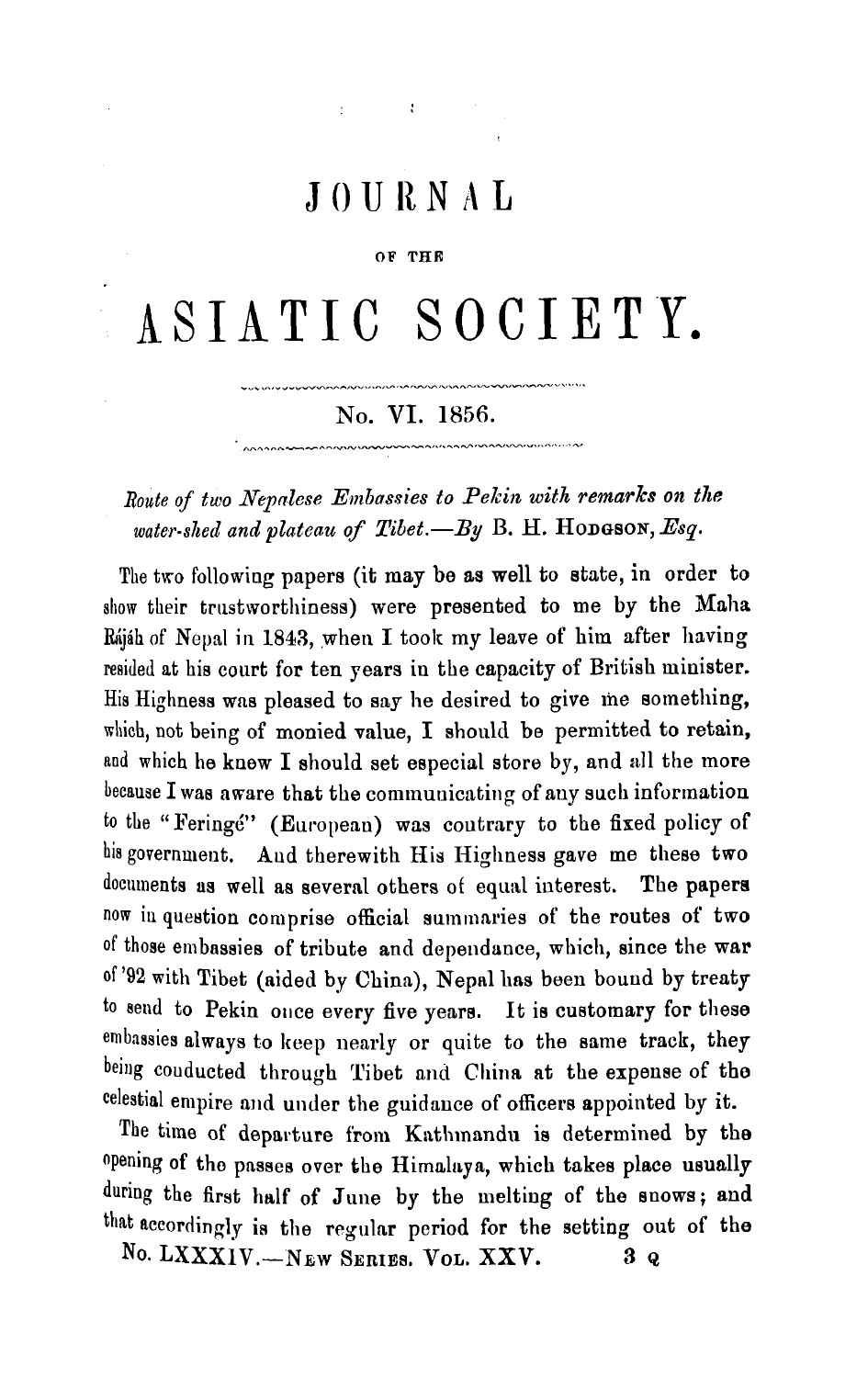ambassador, who usually reaches Pekin about the middle  $\mathcal{L}_{\text{tr}}$ Following January. The ambassador's suit is rigidly fixed as to<br>
number and as to example a the ambassador's suit is rigidly fixed as to<br>
number and as to example a the ambassador's suit is rigidly fixed as to following January. The ambassador's suit is rigidly fixed as to number and as to every other detail; and, well or ill, tired or not, his excellency is obliged by his pragmatical Chinese conductor (perhaps we should add in candour, by the character also of the country to be traversed) to push on towards his destination with only one halt of about a month and half at Lhasa, where, luckily for him, there is always some necessary business to transact, the Nepalese having long had commercial establishments in that city. The ambassador, who is always a man of high rank (Hindu of course) and rather advanced in life, can take his own time, and cook and eat his own food, and use his own comfortable sedan chair or more comfortable litter (dándi, hammock) as far as Tingri. But there the inexorable Chinese Mehmandár (honorary conductor) meets him with the assigned set of ponies for himself and suit, and his excellency must now mount and unceasingly as inflexibly pursue his journey through a country lamentably deficient in food, fuel, and water, by pretty long stages and without a halt save that above named, on horse-back, over a very rough country, for some one thousand seven huudred miles, and then only exchange hia pony for the still worse conveyance of a Chinese carriage (more properly, cart) which is to convey him with like persistency some seven hundred miles further, fatigue and bad weather notwithstanding, and the high caste Hindu's cuisine (horresco referens) all the while entirely in the hands of filthy Bhótias and as filthy Chinese! Of course there is a grand lustration after each embassy's return home, which usually happens about two years from the time of its departure for Pekin; and many a sad and moving story (but all reserved for friends) the several members of these embassies then have to tell of poisonous compounds of so-called tea\* and rancid lard or suet, given them for drink in lieu of their accustomed pure lymph or milk; of heaps of sun-dried flesh incessantly substituted for the farinaceous and vegetable food of all deceut Pagans; nay, of puppies served up to them for kids, and cats for hares, by stolid beastly cooks of Bhôt (Tibet) under the orders of a seemingly insouciant and

\* The so-called brick tea which is composed of the sweepings of the tea mana**factorier cemented by eome coarse kind of gluten.**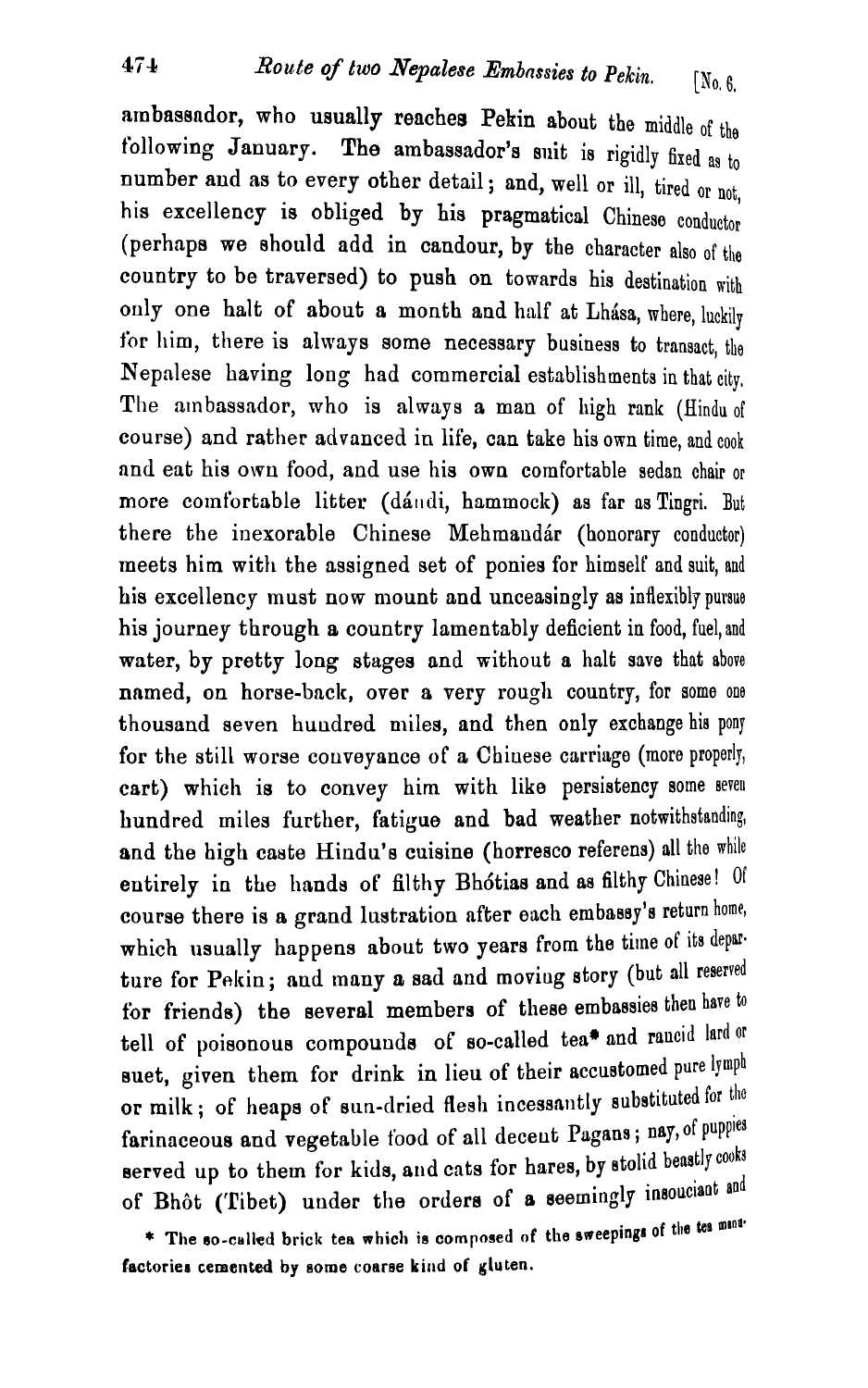really pragmatical Chinaman, who answers all objections with ' Orders of the emperor,' ' Food of the country,' ' You nicer than us, forsooth,' (Fed or unfed you start at such an hour.' It is singular to observe the celestial empire treating Asiatics with like impertinence as Euroneans, and it is satisfactory to think that the recent treaty of Nepal with Tibet, bas put an end to these and other impertinences.

I proceed now to a few remarlts on the form and substance of the papers. The form is such as might be expected from men, of a nation of soldiers and statesmen, scant of words and haviug an eye to business in the survey of a couutry. Blucher regarded London merely as a huge store-house of valuables, fit, and haply destiued, to make spoil for a conquering army. And a Nepalese regards Tibet and China, not from a picturesque or scientific point of view, but with reference to the obstacles their natural features **<sup>a</sup>** oppose to a daring invader having an eye to business in Blucher's liue. The chief item therefore of both itineraries and the only one of the shorter, is an enumeration of the mountain ridges or ranges intersecting the **way** (a most valuable piece of information, as we shall soon see) ; and to this the longer paper adds a similar enumeration of the intervening rivers, with the means of passing them, or the ferries and bridges ; the forts occurring all along the route, and, lastly, the lakes and tanks where drinking-water can be had-a commodity most scarce in those regions where half the lakes are brackish. These several items, together with the stages, and the distances (computed by marching-time as well as by reference to the Nepalese kos of  $2\frac{1}{3}$  miles each) comprise the whole information conveyed. But it will nevertheless be allowed that so authentic an enumeration of so many important particulars relating to so vast an extent of country so little known, is of no small value; and, though here packed into the smallest compass, that information might in the hands of a skilful book-maker suffice to furnish forth a goodly volume. But book-making is in no repute with the gentry of Nepal. *It* belongs solely to pnndits, wliilst on the class of official scribes is devolved the task of recording all useful information, which they are strictly required to embody in the fewest possible words and smallest space. I will only add on this head of the form of the papers.

1st. That the records of the two embassies having been made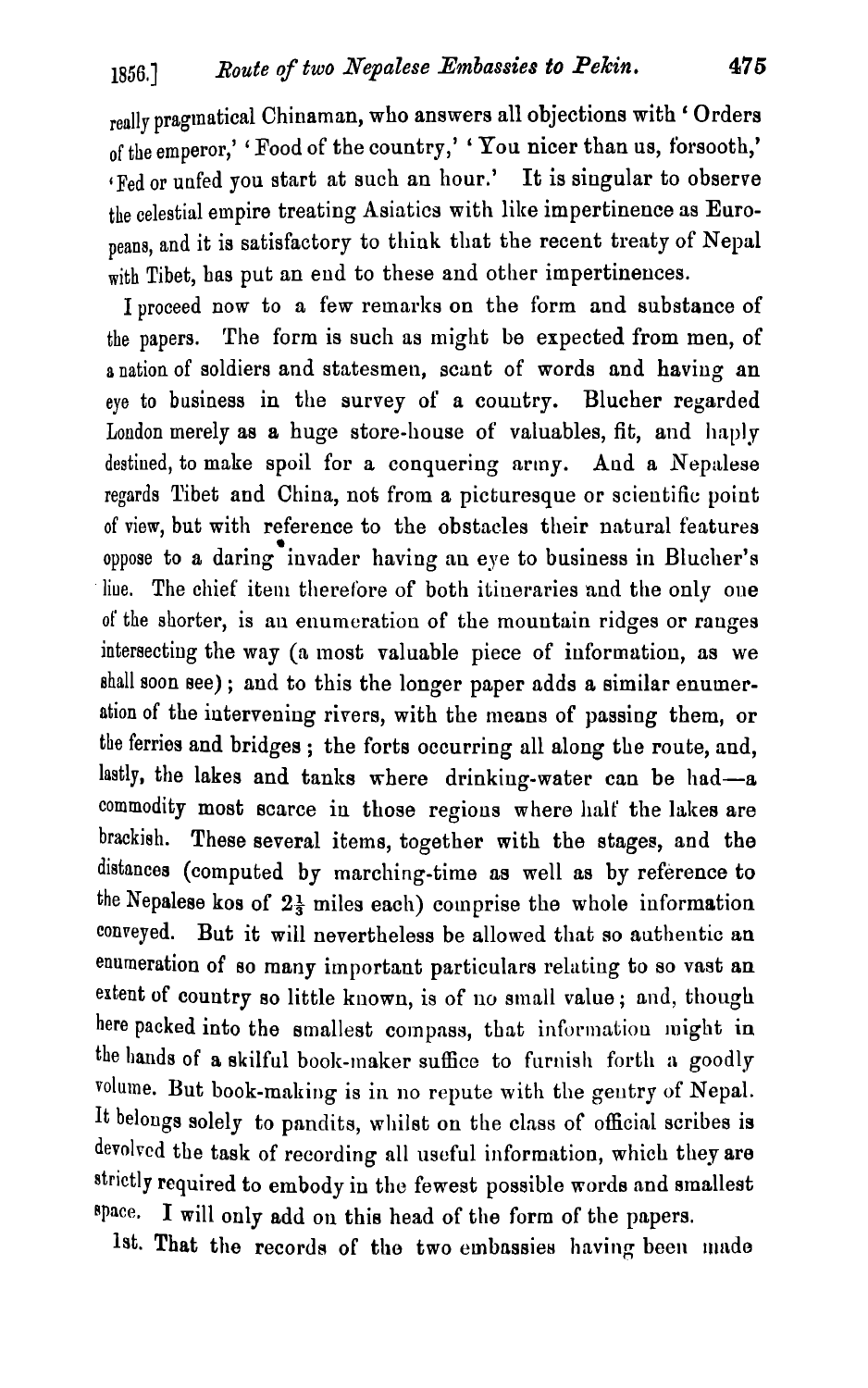at the several times of those missions, and quite independently **of** each other, the statements of one may be used to correct and explain those of the other; and that, where discrepancies occur, the longer paper, which is complete in its details, is probably, on the whole, more correct than the one which is not complete in its details, though I confess a strong leaning to the Chountra statement, because of its sound discrimination of interesting facts.

2nd. That the assigned distances, though not measured, but computed, yet, having a double basis of computation\* by marching time under given assigned circumstances, and by kos according also to a given standard in use in Nepal, ought, I should think to be capable of very definite determination in competent hauda.

3rd. That both papers are literal translations, and that the additional information procured by myself and embodied for convenience in the documents, is carefully distinguished by the use of brackets; the rest of such information being thrown into foot notes.

The Chountra's embassy, as I learnt before  $I$  left Kathmandu, set out in  $1817$ . That of the Kaji, in  $1822$ , as appears on the face of the document. Chountra and Kaji are titles of ministers of state in Nepal. I proceed now to the substance of the documents, and here, in imitation of my friends, I shall be as curt as possible, and endeavour, in a few words, to bring together the most generally interesting items of information furnished by the two papers. The total distance from Kathmandu to Pekin, according to the Kaji, is  $1268\frac{1}{2}$  kos; according to the Chountra, 1250 kos; and in that space, occur, according to the former authority, 106 mountain ranges which are crossed; according to the latter, 104. The Kaji's paper gives us the further information, that 150 lakes and tanks occur in the route; 652 rivers,† crossed by 607 bridges and 23 ferries; and lastly, 100 forts.

It would be very desirable in dividing the whole space into the

\* I have heard, that the whole road is measured and marked by the Chinese, and if so, the Nepalese could never be much out, the only thing required of them being the conversion of li into kos.

**f** Say rather, rivers and river-crossings, for the same mountain locked stream is here and there crossed 20 or 30 times in a very moderate distance. When I pointed out this at Kathmandu I got the explanation, and was referred to the crossings of the Ráputi river between Hitouuda and Bhimphédy on the road to Kathmando from the plains of India for a sample.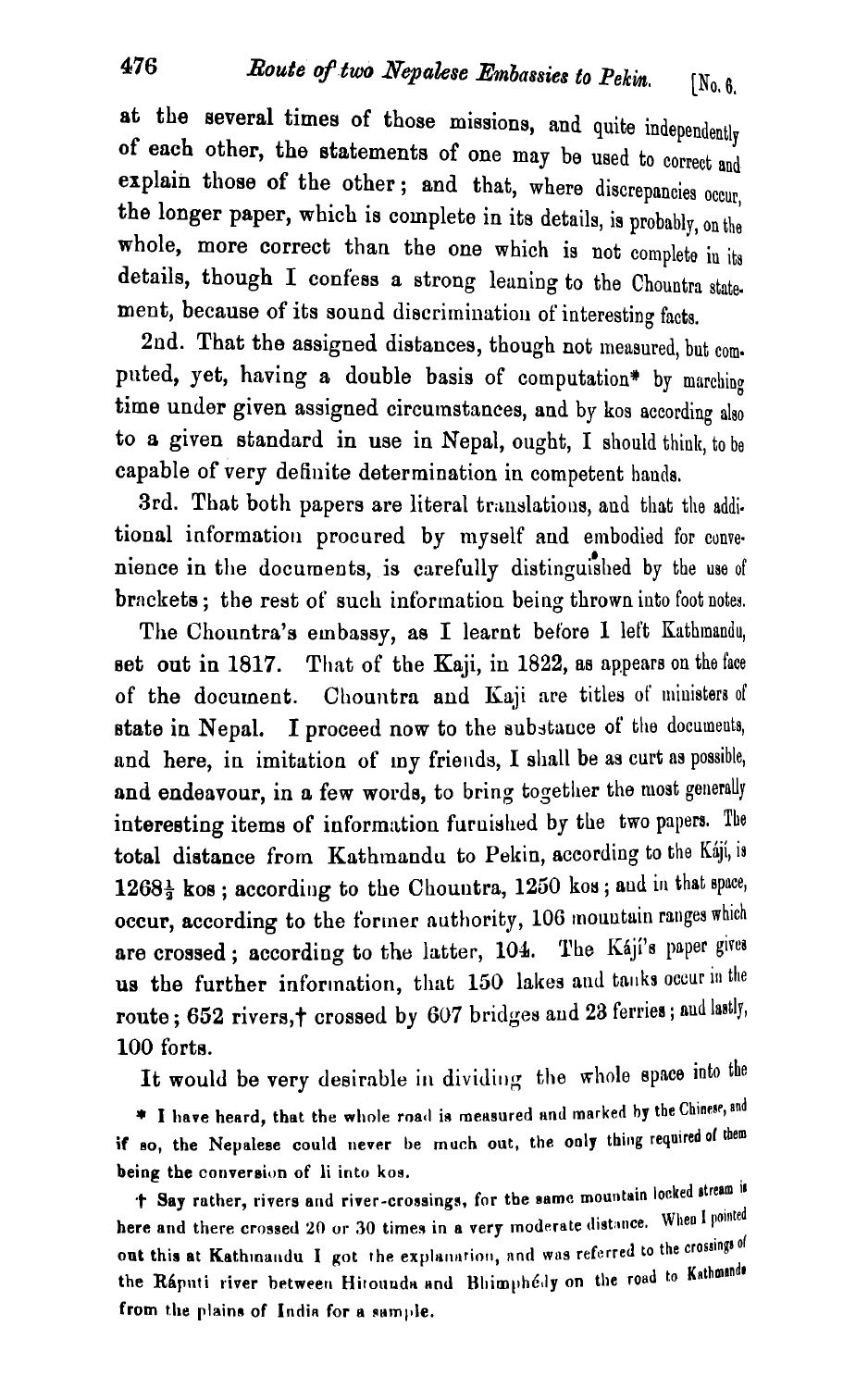political and natural limits of the several countries traversed, to make the Chountra's and Kiji's papers coincide. But I have attempted this in vain, owing to the different names cited in the two papers and the different methods of citation. In regard to political limits they concur sufficiently, but not in regard to natural limits. I therefore give the former according to both papers; the latter according to the Chountra's only, it being quite clear on that head. I annex the langurs or mountain ranges to both statements.

> Political limits Mountain ranges according to Chountra, *Kaji* Chountra, *Káji.* kos.

| I. Nepal (from Kathmandu to<br>Khása), $\ldots \ldots \ldots$ | 29  | $34\frac{1}{2}$          |     | 5   |
|---------------------------------------------------------------|-----|--------------------------|-----|-----|
| II. Tibet (from Khása to iron<br>bridge of Tachindo), $\dots$ | 636 | $649\frac{1}{2}$         | 63- | 71  |
| III. China (Tachindo iron<br>bridge to $Pekin)$ ,             | 585 | $584\frac{1}{2}$         | 35  | 30  |
|                                                               |     | $1250$ $1268\frac{1}{2}$ | 104 | 106 |

Remarks.

1.-From ICathmandu to ICLtBsa there is a difference of **5;** kos, obviously caused by the Kájí's detour via Sánkhú, instead of keeping the direct road as the Chountra did.

II.--From Khasa to the iron bridge of Tachindo the difference is  $13\frac{1}{4}$  kos. It is pretty clearly caused, partly by a small detour, as before, aud partly by **a** slightly different use of terms. In the Chountra's paper the specification in the body of the document ia "on this side of Tachindo;" in the remarks appended to it, " beyond Tachindo," whereas the Kaji's paper specifies Tachindo itself.

111.-From the iron bridge of Tachiudo to Peltin the difference is only half a kos, which is not worth mentioning.

Natural limits from the Chountra's paper.

|                                                                                                                | Kos. | Mountain ridges. |
|----------------------------------------------------------------------------------------------------------------|------|------------------|
| 1. Cis-himalayan region (Kathmandu<br>to Bhairav langur),<br>2. Trans-himálayan region (Bhairav                | 50   | 7                |
| langúr to 4 kos beyond Chinchi Shan,<br>where the great mountains cease),<br>3. Chinchi Shán to Pouchin (where | 635  | 65               |
| $all$ mountains cease),                                                                                        | 212  | 30               |
| 4. Plains of China (Pouchin to Pekin),                                                                         | 353  | 2                |
|                                                                                                                | 1250 | 104              |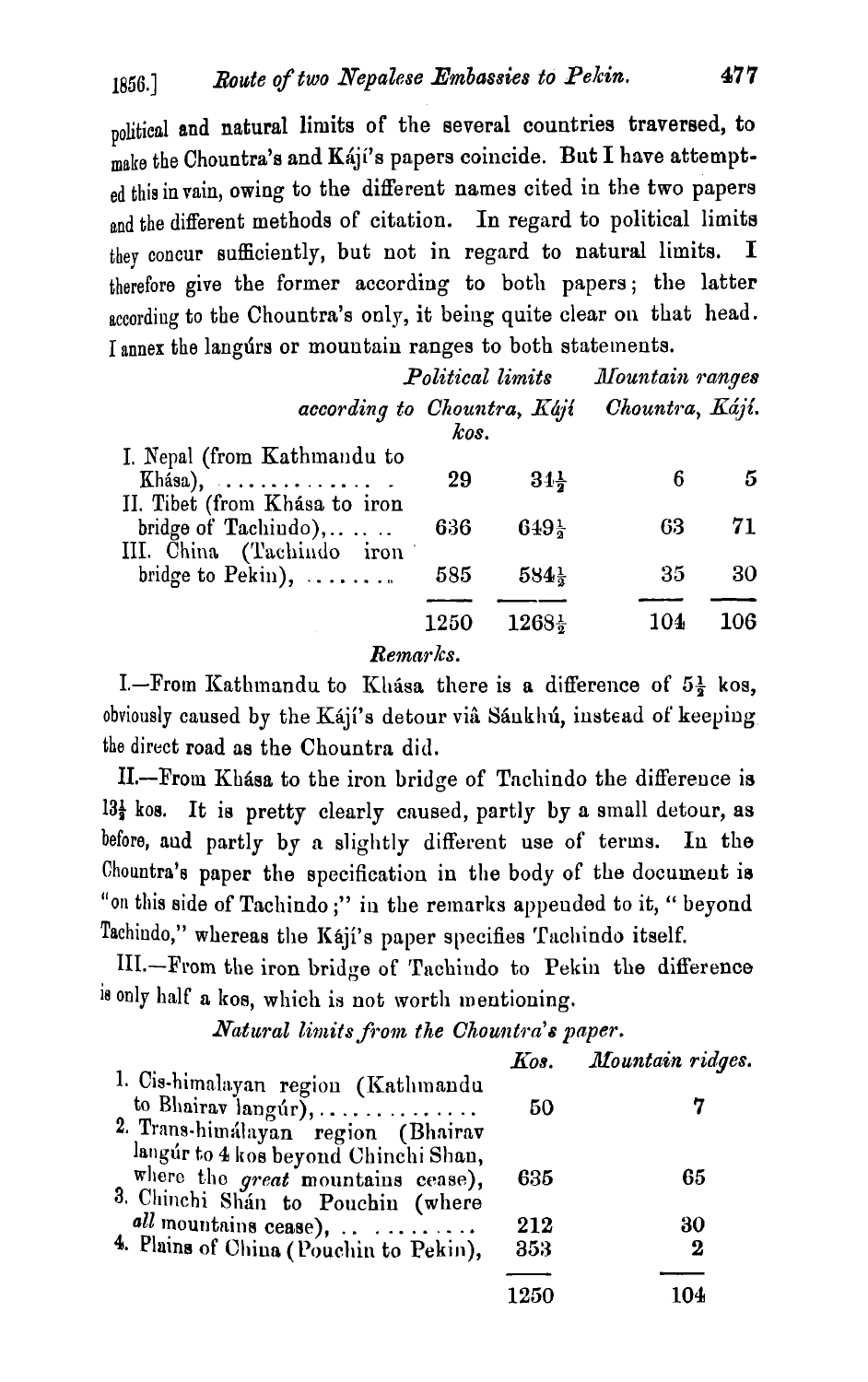To these distributions I subjoin, though it be a repetition, **the**  excellent concluding remarks of the Chountra's paper:

" Thus there are 104 langurs (or mountaiu passes) between Kath. mandu and Pekin, and of these 102 occur in the non-carriageable part of the way, or the first 897 kos; and the last 2 langurs only, in the remaining 353 kos, or the carriageable part. The last named part of the way may be said to be wholly through plains, for, of the two hills occurring, only one is at all noticeable, and botll are traversed **in**  carriages. From Kathmandu to the boundary bridge beyond Tachindo (China frontier) is 665 kos, and thence to Ciachi Shin is **<sup>20</sup>** kos. Throughout these 685 kos from Kathmandu mountains covered (perpetually ?) with snow occur. In the remaining 565 kos, no snowy mountains occur."

In the way of provincial boundaries we have the following, From Gnáksá, the 37th stage of the Káji's paper, to Sángwá, the 51st stage of the same paper, is the province of  $U$ , which contains the metropolis of Tibet or Lhása. At Sángwá, or, in full, Kwómbo gyámda Sángwá, commences the Tibetan province of Kham, which extends to Tachindo or Tazhi-deu which is the common frontier of China and Tibet. It occurs at the 104th stage of the Kaji's paper. The native name of Tibet is Pót vel Bód. The Sanskrit name is Bhót. This is Tibet properor the country between the Himalaya and the Nyenchhen-thangla, which latter name means (and the meaning is worth quoting for its significance) pass of (to and from) the plains of the great Nyen or Oris Ammon, or rather, great Ammon pass of the plains. That portion of Tibet which lies north of the Nyenchhen-thánglá (as far as the Kwanleun) is denominated by the Tibetans-the western half, Hóryeul, and the eastern half, Sókyeul, after the Hór and Sók tribes respectively. The great lake Namtso demarks Northern Tibet in the same way that the great lake Yamdotso denotes Southern.

A word more about the Bhairav langur which is equivalent to contain the Chount Everget as recording a relation of the Society. Mount Everest as recently explained to the Society. tra's paper makes it 50 kos from Kathmandu; the Kaji's, 52<sup>1</sup> kos. But to obtain the latter result, you must not blindly follow the entry in the itinerary but remember that this "huge snow mass"\*

\* This great mass is visible alike from the confines of Nepal proper (the valley) and from those of Sikim and all the more unmistakeably because it has no compe-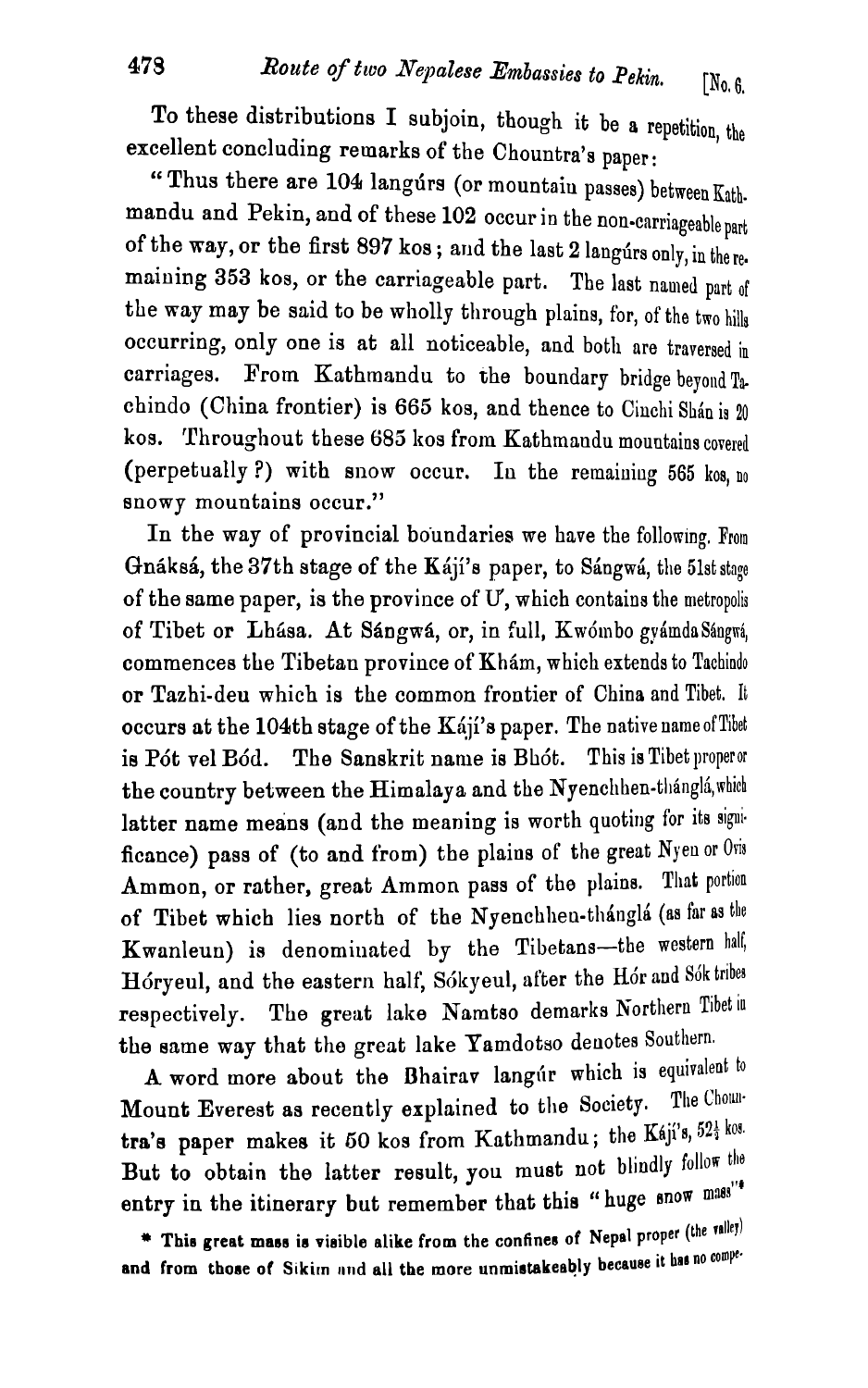covers **s** large space of the road which must be understood as *comlnencing* soon after leaving the **14th** stnge or Th6lung and not after leaving the 15th stage or Tiugri Langkót.

The documents now submitted themselves suffice to prove the meaning of langur, since they show it to be equivalent to the la of Tibetan and the Shan of Chinese; consequently also (as we know from other sources) to the Turkic tágh and the Mongolic úlá. It mav therefore be rendered "mountain" as well as "mountain pass," and this is the reason, perhaps, why the Nepalese often do not discriminate between the name of the pass and of the peak of' Bhairava but blend them both under the name Bhairav langur, which is equivalent to the Gnálhám thánglá of the Tibetans. Col. Waugh therefore may be assured that his Mount Everest is far from lacking native names, and, I will add that I would venture in *any* case of a signal natural object occurring in Nepal to furnish the Colonel with its true native name (nay, several, for the country is very polyglottic) upon his furnishing me with the distance and bearings of that object, although neither I nor any European had gone near it.\* For the rest, I cannot withhold my congratulations upon this second splendid result of Col. W.'s labours though alack! it would seem fatal to my pet theory of subhimalayan water-sheds,-a term carefully to be discriminated from *the* Himalayan water-shed to which I now purpose briefly to advert.

Since I presented to the Society in 1849 my paper on the physical geography of the Himalaya a good deal of new information has been published, mixed with the inevitable quantum of speculation, touching the true character of that chain, and the true position of its watershed, with their inseparable concomitants, the general elevation and surface chnrncter of the plateau of Tibet.

titor for notice in the whole intervening space. It is precisely hnlf way between Gosain-than which overlooks Nepal proper and Kangchan which overlooks Sikim.

\* It is obvious to remark, that no European has ever approached Dhavalagiri which yet lacks not a native name known to Europeans and in fact I myself have been twice as near to Déva dhúnga, vel Bhairav thán, vel Bhairav langúr, vel Gnálhám thánglá, as any European ever was to Dhavalagiri. The Bhotias often call the Bhairav langúr, Thánglá or " pass of the plain," viz. of Tingri, omitting the more specific designation Gnálhám, which also might alone designate the object, nay, which is the name of the snowy mass as opposed to the pass over it and the plain beyond **it.**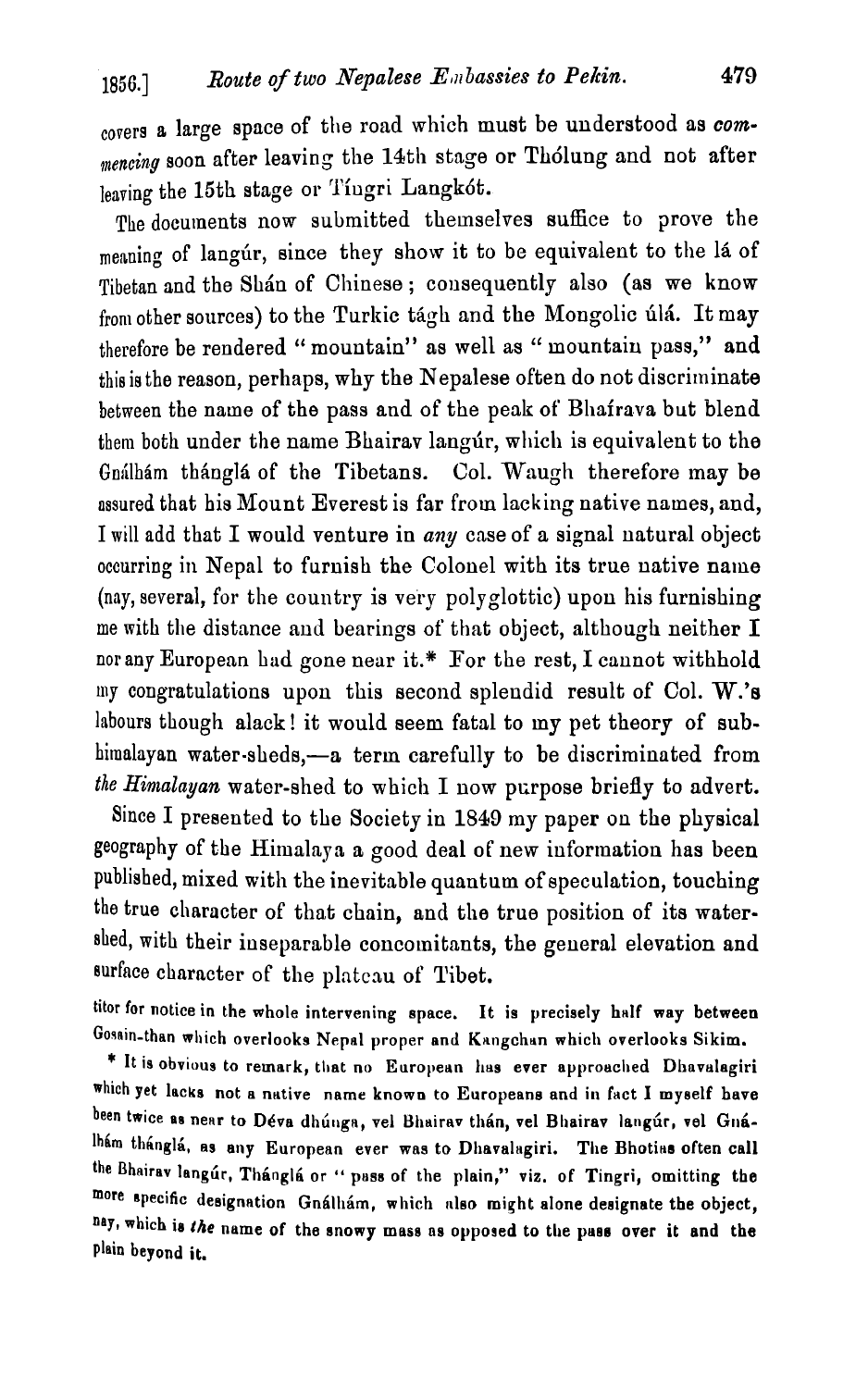After an attentive perusal of these interesting speculations I must, however, confess that I retain my priorly expressed opinion that the great points in question are inextricably involved with, and consequently can never be settled independently of, the larger ques. tion of the true physical features of the whole of the bam-i-dúnya of Asiatics and Asie Centrale of Humboldt. It may be that the Himalaya is not a chain at all, but an exemplification of the truth of Elie de Beaumont's theory that so-called mountain chains are only parallel dispositions of a series of geological nœuds which, if laid side by side, constitute the semblance of a chain of longitude, and, if laid one over the other, constitute the semblance of a chain of latitude or a meridional range.

It may be that the Himalaya is not a longitudinal but a meridional chain, and that the geological back-bone of the whole continent of Asia does not run parallel to the greatest development of that continent or east and west, but transversely to that development or north and south, and that the Khin gan úla is an indication of the northern extremity of this back-bone; the Gángrior water-shed of the Indus and Bráhmaputra, an indication of its southern extremity.

It may be that the question of the water-shed is not to be regarded with reference to the adjacent countries only, but, as Guyot and others affirm, with reference to the whole eastern half of the continent of Asia; and that the southern part of Tibet, inclusive of the Himalaya, is to be regarded as sheding the waters of Eastern Asia from the Arctic to the Indian Ocean. Such things, or some one of them, I repeat, may be, and one of the theories just enumerated may involve the true solution of questions for some time past investigated and debated on the frontier of India, though without any sufficiently distinct reference to those theories, prior though they But the mere statement of them suffices, I should all be in date. say, to show that they will not find their solution on that frontier, but only when the whole bam-i-dunya (dome of the world, a fine orientalism) has become accessible to science.

In the meanwhile, without seeking to deny that many facts\* \* Per contra, the numerous determinations of the height of the ghats at far distant points seem to warrant our assuming 17000 feet for the mean eleration of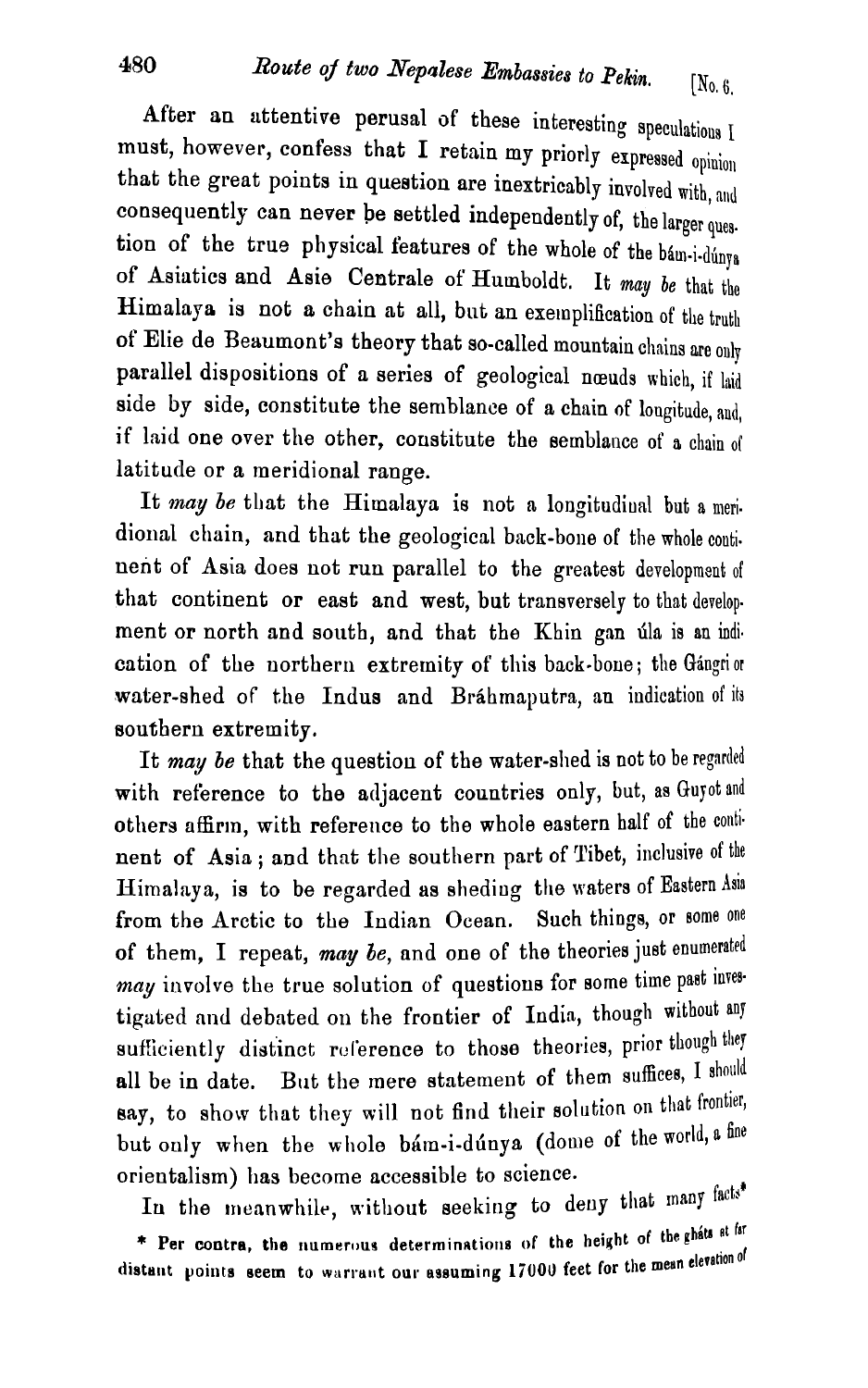seem to indicate that the axial line of the Himalaya lies beyond the ghát line, it is obvious to remark that this assumed line is still parallel to the ghát line, though beyond it, and consequently *cannot be reconciled* with an essentially meridional axis, such as the Gángri range presents. And, upon the whole, and with reference to organic phænomena especially, the ghát line still presents itself to me as the best divisor of the Indian and trans-Indian regions and climates, though I am not unaware that bráhmanic geography has, from remote times, carried the Indian frontier up to Mansaróvar and Rávanhrád, to the Brahmápútra and Indus line in Tibet. And, again, though I do not, nor ever did, doubt that Tibet is a very  $m$ ountainous country, yet I conceive that there are good reasons for admitting the propriety of Humboldt's general designation for it, He calls it a plateau or elevated plain, and all those I have conversed with who have passed from various parts of the Himalayan countries into those of Tibet have expressed themselves in terms implying a strong distinction at least between the physiognomy of the former and the latter regions. I would add, that nothing can be juster or finer than Turner's original contrast of tbe two.

No one acquainted, as I have long been, with the native descriptions of Tibet,\* or with the general and special delineations of the country by Danville, based entirely upon native materials, *or* with such enumerations of mountain ranges occurring between the Nepalese and Chiuese frontiers, as the accompanying documents coutaiu, could for a moment question that mountains abound in Tibet. On the other haud, there are several reasons of a general nature, besides the specific allegations of the fact by the people, to prove that wide spread plains also abound there. It may bo worth while **to** enumerate these reasons. They are as follows :

lst.--One language only prevails throughout all the provinces of Southern Tibet, that is to say, throughout Balti, Ladák, Nári,

the ghat line; and it may well be questioned if any line of equal height and extent  $^{\text{exist north of that line.}}$  It is the **closing of** the *yhats* that annually stops all **w~m lo Tihat, nut nny ohet~~cle beyond them.** 

\* Journal No. IV. for April, 1832, Article I.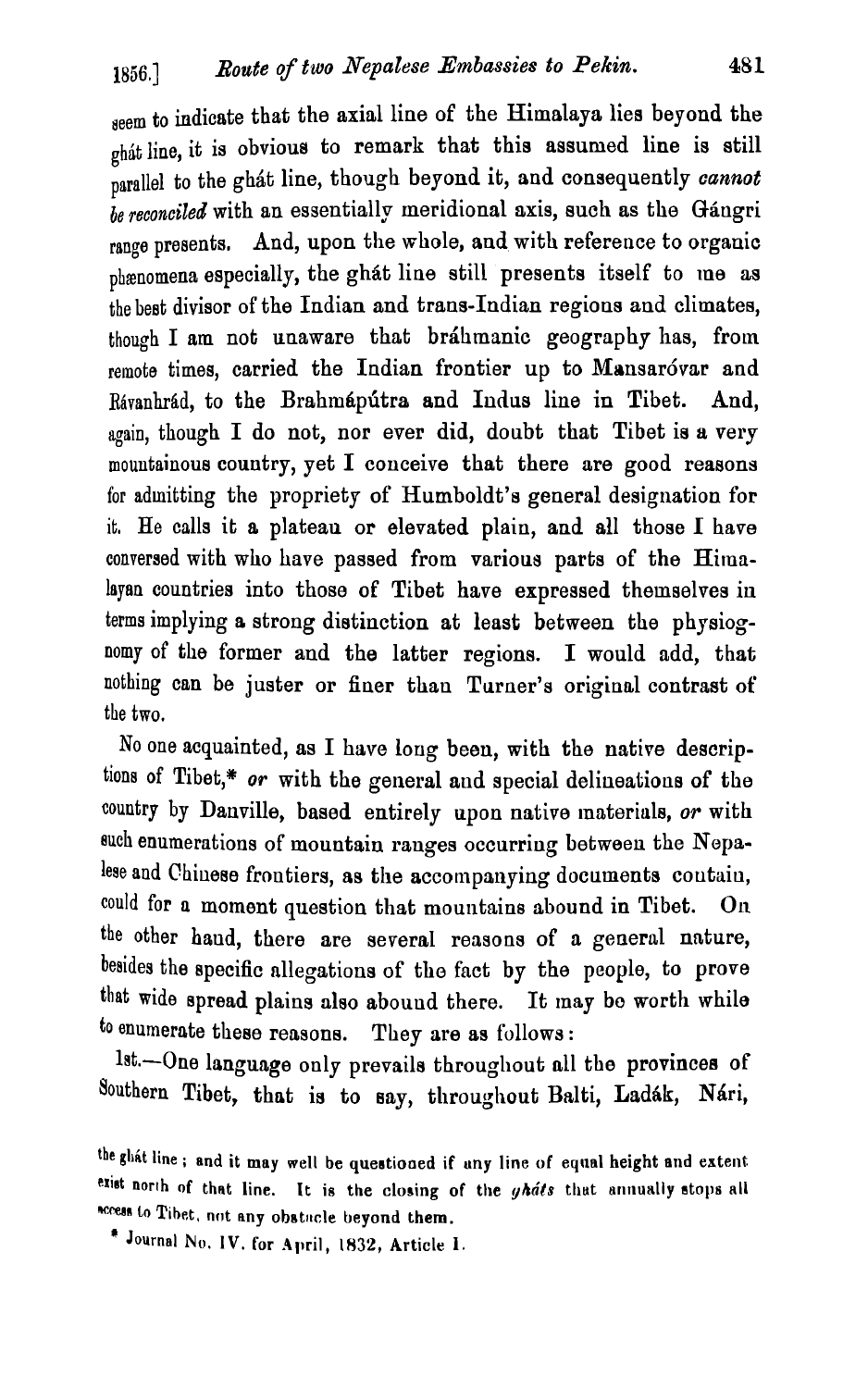Utsáng and Khám,\* or, in other words, from the Bolor nearly  $t_0$ the Yunling, whilst in the same extent of country in the  $\text{Himal}_\text{Rys}$ very many languages are found.

2nd.-The language of Tibet has express and familiar terms for plain and valley which are respectively called tháng and lúng in Tibetan, whereas the Himalayan tongues have no word at all for a plain, no distinct one for a valley.<sup>†</sup>

3rd.-It is well known, that there are very many lakes in Tibet and several of them of great size-a fact which involves the exist. ence of large level tracts also, as the contrary fact in the Himalaya involves (whet is notorious) the absence of wide spread levels.

4th.-Tibet is the permanent habitat of wild animals of the true ox, deer, and antelope types-all creatures of the plain and not of the mountain, and none therefore found in the Himalaya.

5th.-Tibet is annually the seasonal resort of vast numbers of the wading and swimming tribes of birds which pass from the plains of India to those of Tibet every spring, and stay in the latter till the setting in of winter, whilst the whole of these birds entirely avoid the Himalaya. "The storks know their appointed seasons in the heavens," and their skilfully disposed phalanxes periodically afford one of the finest sights we have.

There are few of the Tibetan plains more noticeable than that which occurs immediately on passing the Himalaya by the Bhairav langúr-few contrasts more palpable than that of the cis and transhimalay an regions at this well known and central point; and when **1** lately requested Major Rammy, the Resident in Nepal, to get for me a confirmation or refutation of my opinion, he answered " Dr. Hooker must be in error, when he says there are no extensive plains in Tibet, because Tingri maidan (plain) for example, is fully 60 miles in length and 15 to 20 in breadth. Til bikram Thássa assures me that, in the recent war, he marched along that plain for several days and passed a lake three days in circumference and

\* **Journal No. IV. for April, 1832, Article I.** 

t The numerous names of places in Tibet which are compounded with the word Tháng, a plain, as Chantháng in Nári, would alone suffice to prove that the general **ourface of Tibet is very different from that of the Himalaya.**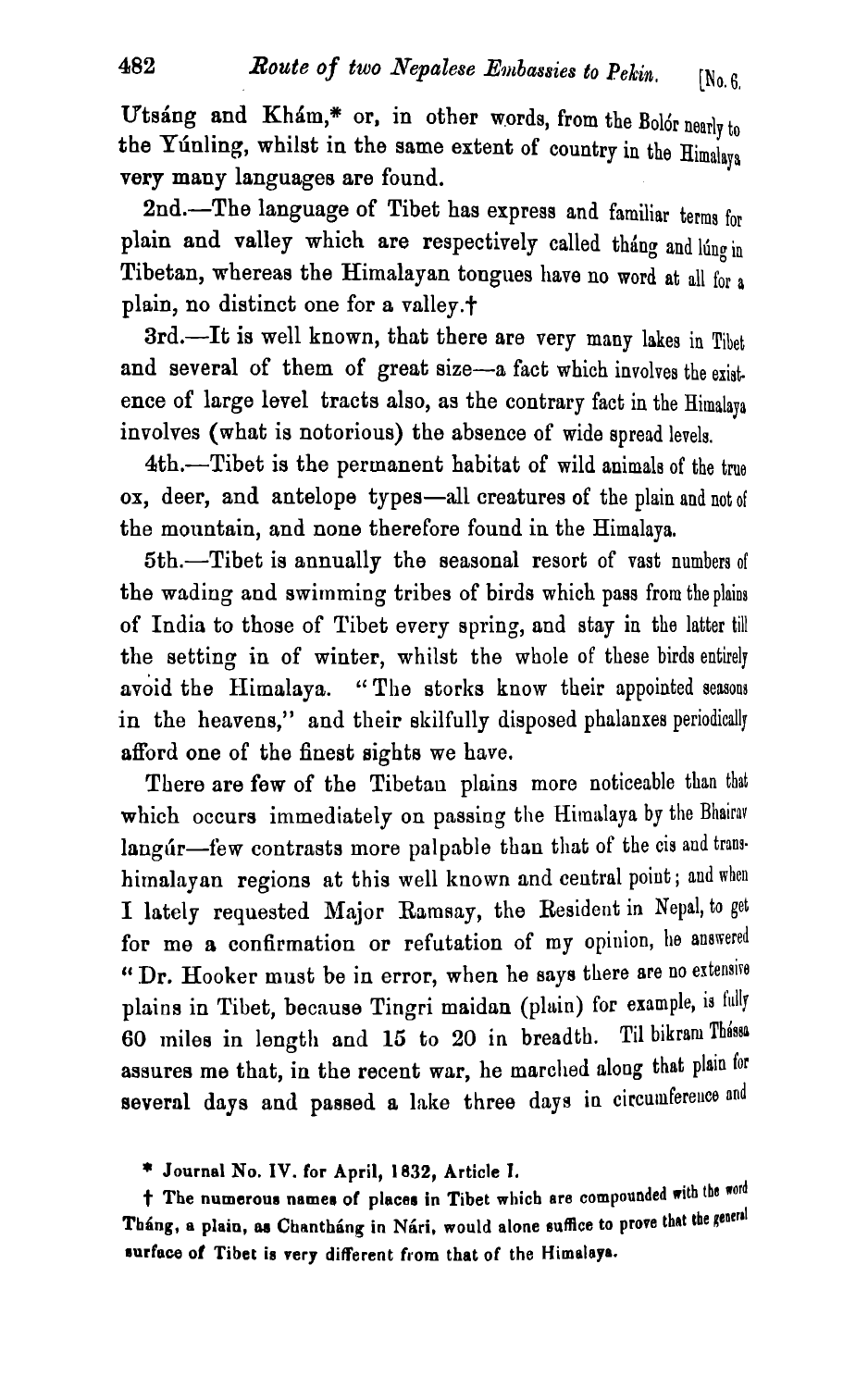which he estimated to be as large as the valley of Nepal.\* When asked if Tingri maidan was any thing like the valley of Nepal, he said, 'No! Horsemen could not gallop about Nepal. They would have to keep to the roads and pathways. But numerous regiments of cavalry could gallop at large over the plain of Tingri.' " In **<sup>n</sup>** like spirit the Tibetaus themselves compare the vast province of Kham to a "field," and that of Utsang to "four channels" $\dagger$ -both expressions plainly implying abundance of flat land and the latter also indicating those ranges parallel to, and north of the Himalaya which all native authorities attest the existence of in Tibet, not only in Nári but also in Utsang and Khám. The most remarkable of these parallel chains, and that which divides settled from nomadic, and north from south, Tibet, is the Nyénchhén thánglá, of which I spoke in my paper on the Hórsók $\ddagger$  and of which I am now enabled pretty confidently to assert that the Karakorum is merely the western prolongation, but tending gradually towards the Kwanleum to the westward. But these parallel ranges imply extensive level tracts between them, which is the meaning of the "four channels" of Utsáng, whilst the east and west direction of these ranges sustain Humboldt's conception of the direction of all the greater chains of Asie Centrale, or the Himalaya, Kwanleum, Thian and Altai, as also of that of the back-bone of the whole Asiatic continent which he supposes to be a continuation westward of the second of these four chaius.

Upon the whole, I conceive, there can be no doubt that Tibet proper, that is, Tibet south of the Nyénchhén thánglá range, is, as compared with the Himalaya,,a level country. It **may** be very well defined by saying it comprises the basins of the Indus (cum Satluj) and Brahmaputra.

In this limited sense of Tibet-which the native geographers divide into Western, Central, and Eastern Tibet, called by themselves Nári, Utsáng, and Khám, or, when they would be more pro-<sup>cise,</sup> Balti, Máryúl, vel Ladák, Nári, Tsáng, U, and Khám--Gángri la the water-shed of Tibet.

- \* The valley of Nepal is about 16 miles in diameter or 50 in circuit.
- t **Journul at supra cit.**
- : **Journal No. 11, of I 853.**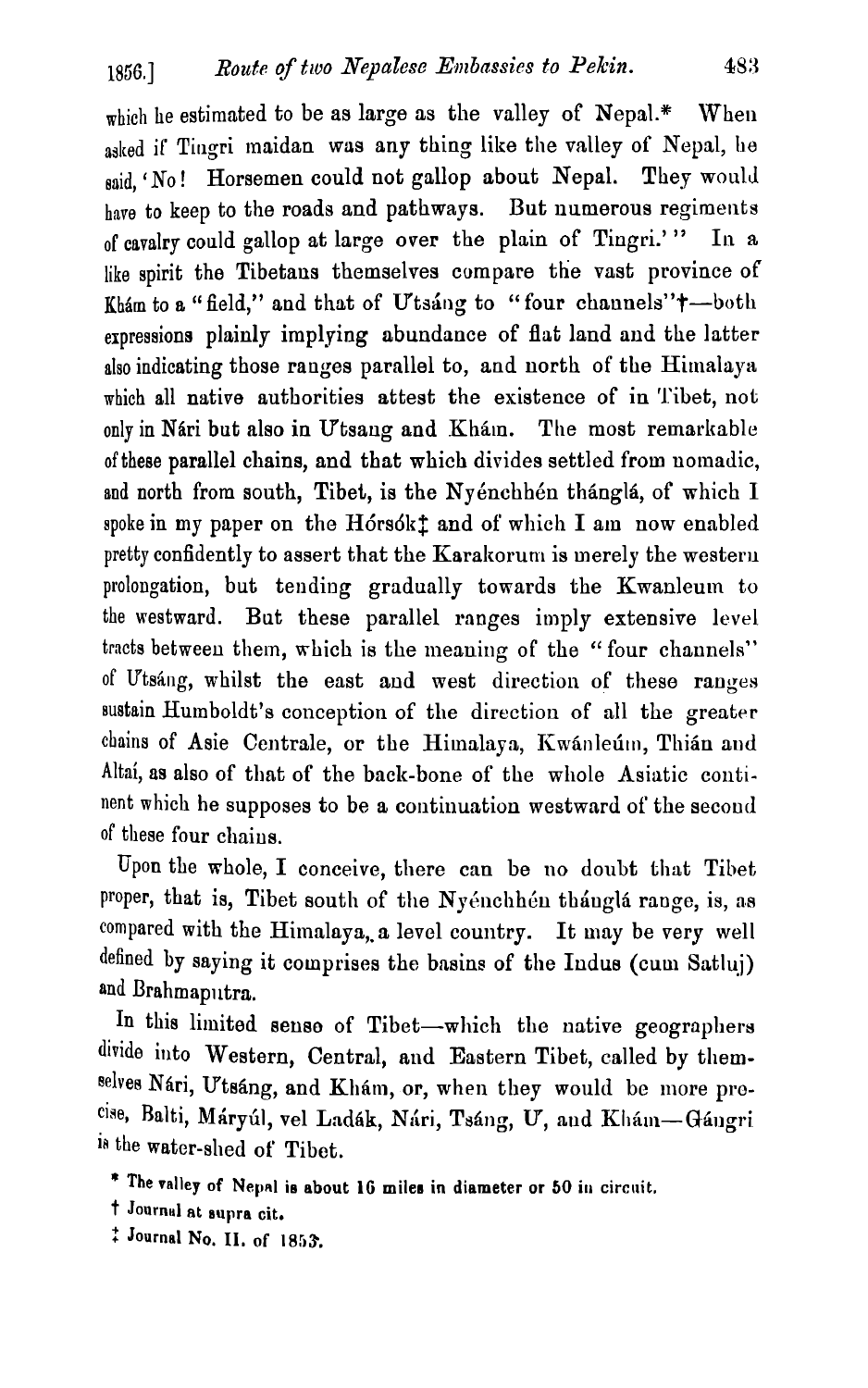The region of the lakes, Mapham and Lanag, equal to the Mansaróvar and Rávanhrád of Sanskrit geography, is situated around Gángri, where the elevation of the plateau is 15,250 feet. From this region the fall of the plateau to the points where the rivers (Indus and Brahmaputra, or Singkhá-báb and Erú) quit the plateau. is great, as we sufficiently know from the productions of Balti and of Kham at and around those points. In lower Balti snow never falls: there are two crops of grain each year, and many excellent fruits, as we learn from native writers ;\* whilst my own information received vivâ voce from natives of those parts, assures me that the country towards the gorge of the Erú or Brahmaputra is, like Balti, free of snow and yields two crops a year; that rice is produced and silk and cotton; and that these last articles form the ordinary materials of the people's dress. These points cannot therefore exceed **4-5000** feet in elevation, which gives a fall of above 10,000 feet from the water-shed, both ways.

I will conclude these hurried remarks suggested by the ambas sadorial routes from Kathmandu to Pekin, now submitted to the Society, with **a** statement, which I think the Society will perceive the high interest of, with reference to those recent ethnological researches, the whole tendency of which is more and more completely to identify the Turánians of India and Indo-China with those of the trans-himalayan countries.

It is this, Erú-tsángpo is the name of the river of Tibet: Erúwadi, that of the river of Western Indo-China or Ava: Eru rel Krú, that of *a* river in the Tamil and Telugu languages. Now, when we remember that Tsángpo is a mere local appendage, to the Tibetan word,+ and wádi vel váti, a mere prakritic appendage to the Burmese word; and further, that the Turánians of Tibet, the Himalaya, and Indo-China, are still constantly wont to denominate their chief river by the general term for river in their respective

\* **Journal for April, 1832.** 

f **Tsiagpo, of or belonging to T&op province of wliich Difarcha i'** lhe capital and by which place the river (Erú) flows. Even the prefixing of a Y, (Yéru-Yáru) is equally Tibetan (in speech) and Dhavirian I Turner's is the first and correctest writing of the word, Eru-chambu to wit, for chambu is the soft spoken sound of Tsángpo.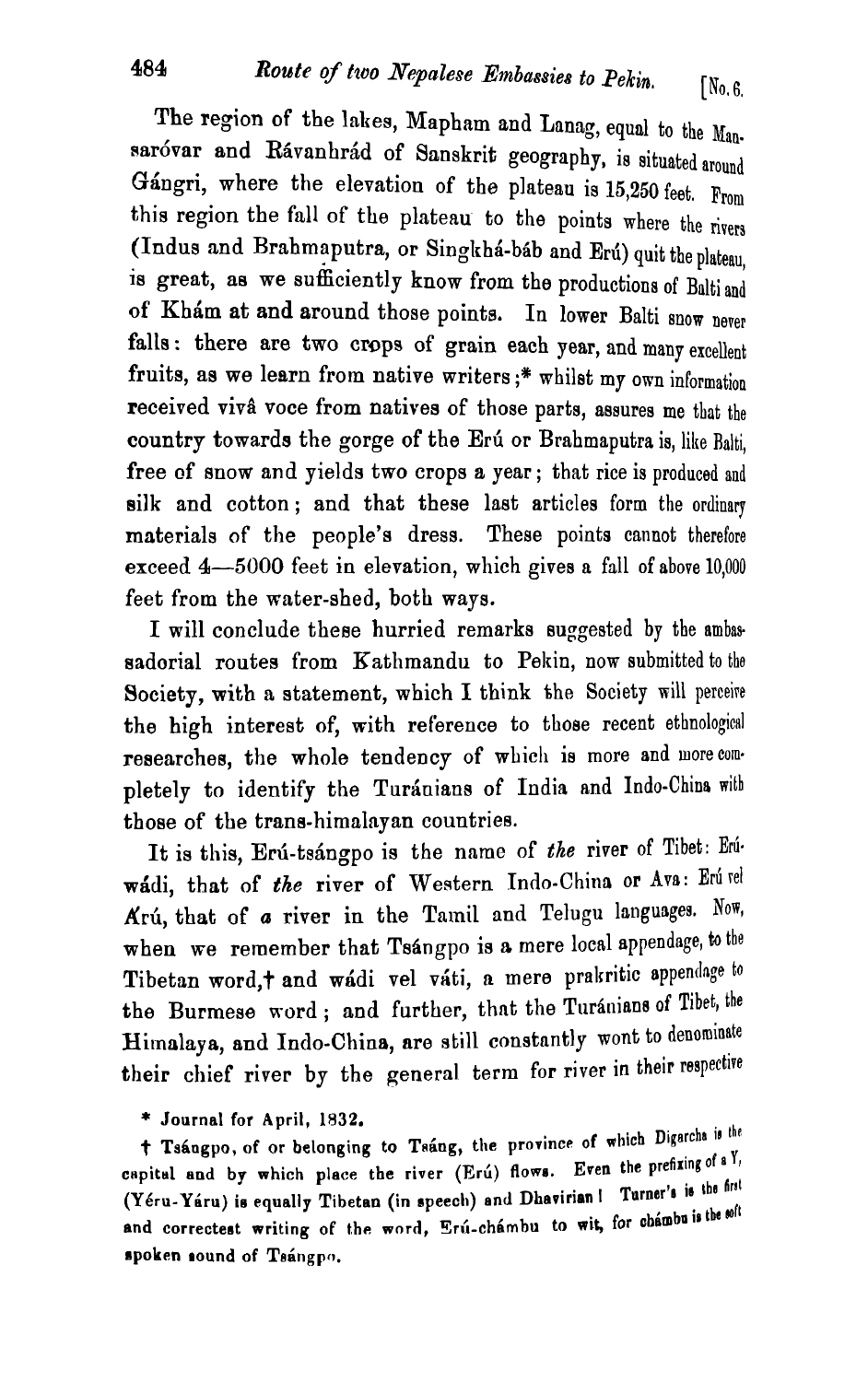languages (teste Meinám, Líkhu, &c ), we shall hardly be disposed to hesitate in admitting that the Northmen as they moved Southwards into the tropical swamps of India and Indo-China, clung to, and perpetuated, even amid various changes of language, that name of the river of their northern home (viz. the river, kat' héxokín) with which was associated in their minds the memory of their father-land.

"By tbe waters of Babylon they sat down and wept."

P. S.-Before I went to England in 1853, I had been so fortunate as to gain access to some Gyárungs and Tákpas or inhabitants of Sifán and of the south-eastern confines of Tibet. In my paper on the Hórsók I gave the substance of their information about Sifán. I will here add a few scattered particulars about the country lying above Asám, and the rather, because from the date of my return to India up to this hour, I have never again been able to get access to these people. The Tibetans and Sifanese are wholly unacquainted with the terms Daphla, Abor, Bor, Aka, Miri, Mishmi, Khamti, by which we denominate the tribes lying east of Bhútán. They recognise Cháng vel Sáng (Changlo of Robinson) as the name of a Bhútánese tribe or rather profession. They say that above Pal jeul or Nepal (easternmost part-alone known to my informants) is Tingri: above Deunjong or Sikim is Trinsam (the Dingcham of Hooker and Damsen of myself) : above Lhó or Bhútán is Nyéro: above Towáng is Chóna or Jháng chóna: above Lhokhapta is Khwómbo: above Chárung is Chozogon. These are said to be the respective Cis and Trans-himalayau districts occurring from the position of Kúti in Nepal eastwards to beyond that of Saddia in Asám. It is added that the river Erú vel Yérú (Brahmaputra) passes, from Kwómbo into Lhokhapta, beneath the great snowy mountain called Kwómbochári, and that a great mela or mart is held there every twelve years. Lhokhapta, or Lhoof the cut lips, is **80** called to diatinguiah it from Lh6 proper, because the people bare the habit of making a permanent cleft in their lip.

Tsáng province is said to be bounded on the south by the Ghún-Rra ridge ; **on** the west by Mount Glilindnli ; on the north and **onst**  the Khmbaln range ; the province of *U* to be bounded **eaet** by  $84$ ngwa gyámda, west by the river Tamchokhamba, south by the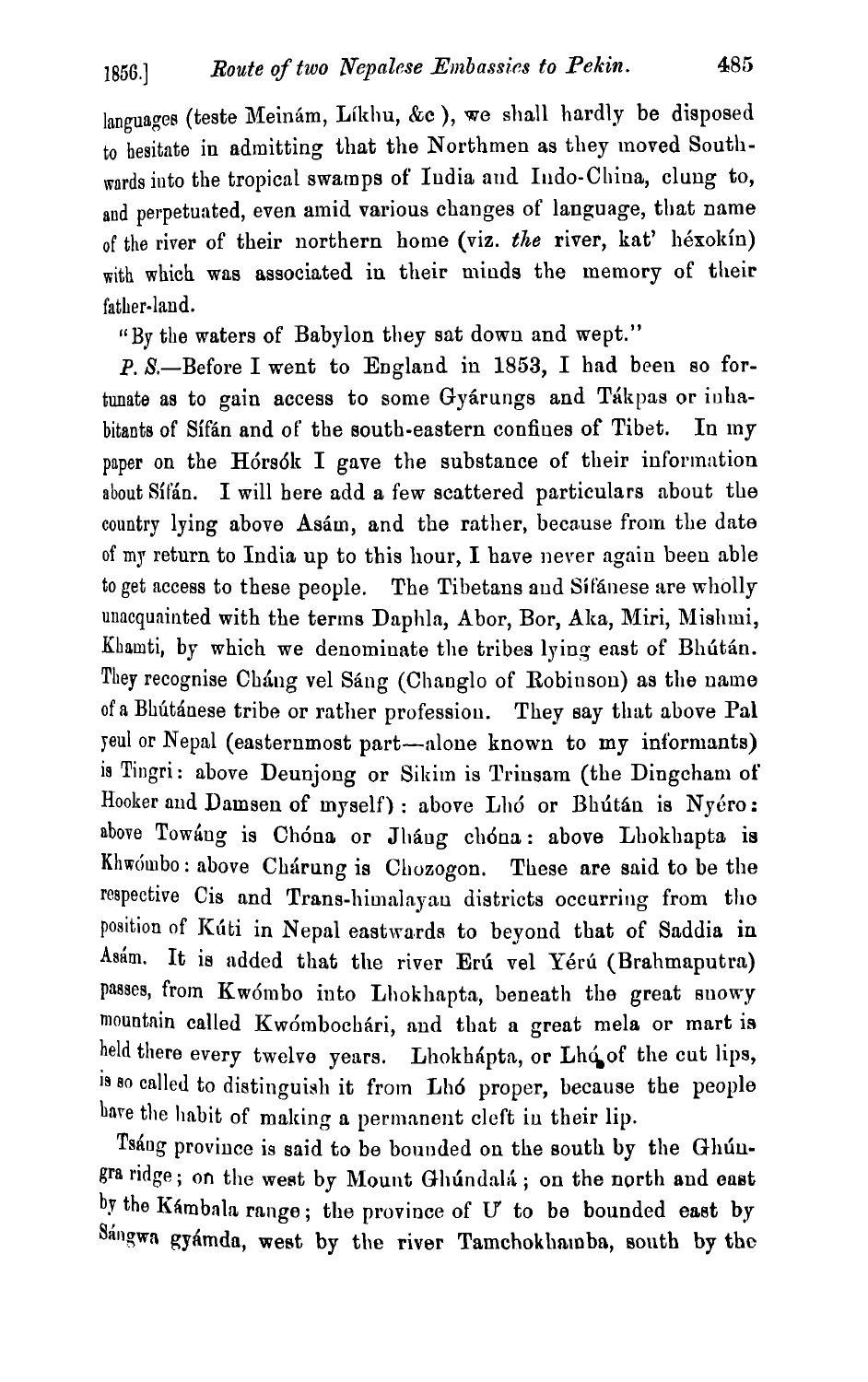Kámbalá range, and north by the Nyénchhén thánglá. Beyond the last named great snowy range is situated the immense lake of Nám tsó which is said to bear the same relation to Northern Tibet that the Yámdo tsó (Paltè or Yárbrokyú) lake does to Southern, The former is the Terkiri and Téngri núr\* of our maps, as to which maps we have the following further identifications. Ghamda= Gyámda. Batang = Pátháng. Rywadzé = Réwúché. Lári = Lhá. ríngo. Kiáng, added to great rivers,  $=$  Gyárung. River Takin = Gyámo gnúlchu, and river Yang-tse = Nyá chú. Pampou of  $H_{\text{ue}}$  $=$  Phémba: river and valley both so called. Galdeso river = Gal. den, and is the east boundary of Phémba and Lhása vallies as the Tolong river is their western boundary.

### *Abst~act .of Diary of Route from Kathmandu to* Pekin, *as* taken *during the Embassy of Chountra Plishker Sdh,* **showing** the number *and position of the mountains passed.*

| Position of the mountain passes with the names<br>of some of them. | No. of passes<br>(called lan-<br>gurs.) | Distance in kos. |
|--------------------------------------------------------------------|-----------------------------------------|------------------|
| $\mathbf F$ rom Kathmandu to Dévapúr,                              | One                                     | Six.             |
| Dévapúr to Bhót Sípa,                                              | One                                     | Four.            |
| Bhót Sípa to Choútára,                                             | One                                     | Three.           |
| Choutára to Bísambhara,                                            | One                                     | Six.             |
| Bisambhara to Listi, $\ldots$ $\ldots$ $\ldots$                    | One                                     | Three.           |
| Listi to Khasa, $\dots \dots \dots \dots \dots \dots \dots$        | One                                     | Seven.           |
| Beyond Kúti, called Bhairava Langúr, t.                            | One                                     | Twenty-one.      |
| Beyond Shikar jeung, called Tásya chólá,                           | One                                     | Thirty-four.     |
| Within the Digarché limits, $\dots \dots$                          | One                                     | Thirty-seven.    |
| Beyond Digarché limits,                                            | One                                     | Ten.             |
| On this side of Lake Khadu painti,                                 | One                                     | Thirty-nine.     |
| Beyond Kapila painti,                                              | One                                     | Thirteen.        |
| Beyond Lhassa circuit,                                             | One                                     | Sixty-six.       |
| Beyond Chhánju gyánda of Kham,                                     | One                                     | Twenty-nine.     |

\* Núr is Perkic for lake as tsó is Tibetan. Téngri núr, or celestial lake of the former tongue, is an exact translation of Nám tsó of the latter. The general prevalence of Turkic words in the geography of Northern Tibet more especially suffi**cirntly evincea the presence of that wide spread tribe in Tibet.** 

- 
- t **Boundary of Nepal end Tibet.**   $\S$  Tásya chóla = Thólá of the Kaji's paper?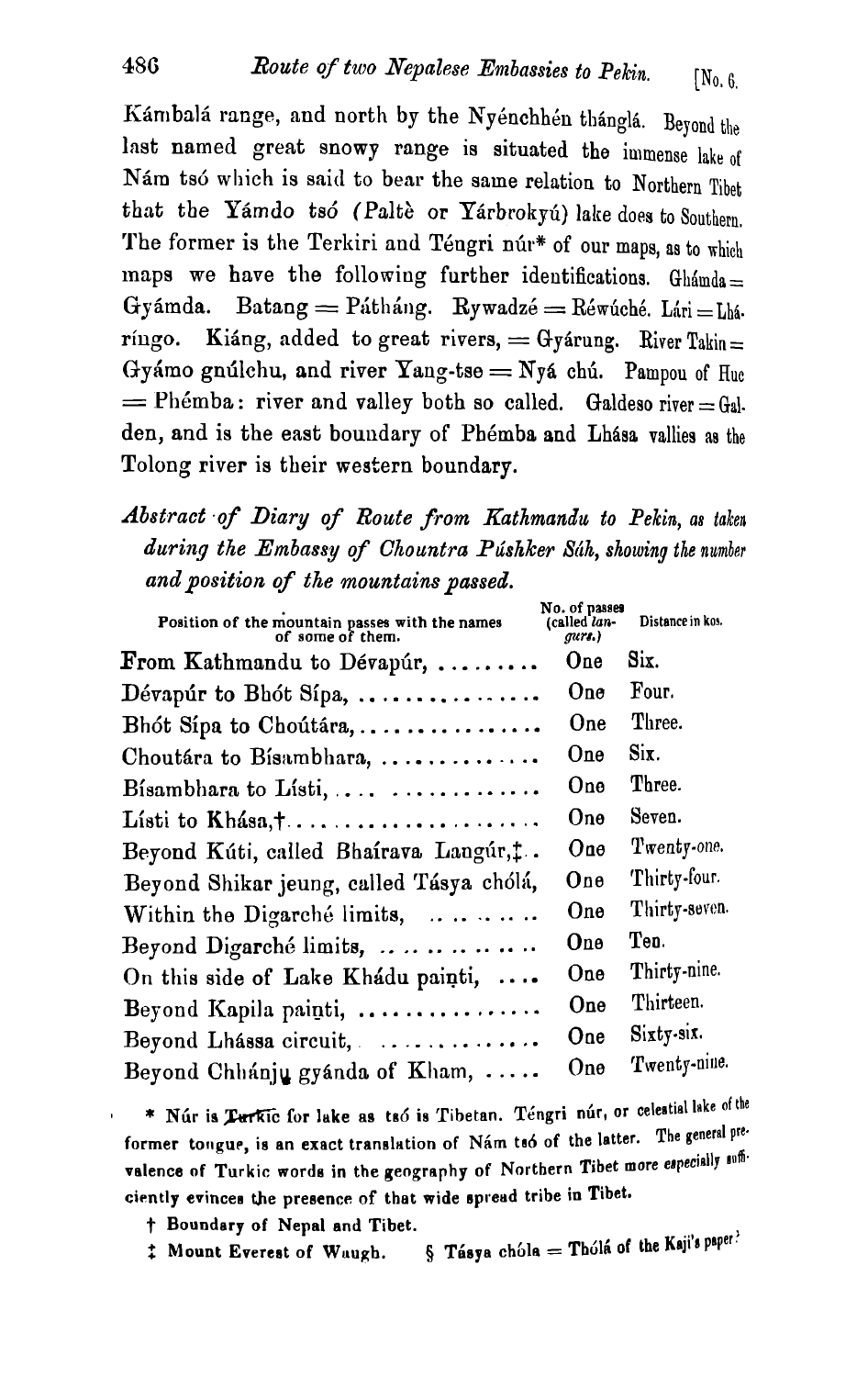| Position of the mountain passes with the names<br>of some of them. | No. of passes<br>(called lan-<br>gurs.) | Distance in kos. |
|--------------------------------------------------------------------|-----------------------------------------|------------------|
| Beyond Achar jeung,                                                | One                                     | Eleven.          |
| At Chhésu Kham,                                                    | One                                     | Seven.           |
| At Namgye-kúng,                                                    | One                                     | Thirty-six.      |
| At Tángtasáng,                                                     | One                                     | Six.             |
| At Láché,                                                          | One                                     | Twelve.          |
| At a nameless spot,                                                | One                                     | Three.           |
| At a nameless spot,                                                | One                                     | One.             |
| At a nameless spot,                                                | One                                     | Four.            |
| At a nameless spot, $\dots \dots \dots \dots \dots$                | One                                     | Four.            |
| On this side of $Lh$ oju,                                          | One                                     | Sixteen.         |
|                                                                    | One                                     | Eight.           |
| At a nameless spot, $\dots \dots \dots$                            | One                                     | One.             |
| At a nameless spot, $\dots \dots \dots \dots \dots$                | One                                     | Two.             |
| At a nameless spot,                                                | One                                     | Three.           |
| At a nameless spot,                                                | One                                     | Four.            |
| At a nameless spot, $\dots \dots \dots \dots \dots$                | One                                     | Two.             |
| At a nameless spot, $\dots \dots \dots \dots \dots$                | $\bf{One}$                              | Two.             |
| At a nameless spot, $\dots \dots \dots \dots \dots$                | $\mathbf{O}$ ne                         | Two.             |
| At a nameless spot,                                                | One                                     | One.             |
| On this side of Chhámdo,                                           | One                                     | Fifteen.         |
| At Páng-do,                                                        | One                                     | Twenty-two.      |
| At Hyá phélá,                                                      | One                                     | Five.            |
| At Thúmélá,                                                        | One                                     | Three.           |
| At a nameless spot,                                                | One                                     | Nine.            |
| At a nameless spot,                                                | One                                     | Nine.            |
| At a nameless spot,                                                | One                                     | Fourteen.        |
| At a nameless spot,                                                | One                                     | Three.           |
| At Néwá,                                                           | One                                     | Seven.           |
| Beyond Lángurikhúde,                                               | One                                     | Four.            |
| At a nameless spot, $\dots \dots \dots \dots \dots$                | One                                     | One.             |
| At a nameless spot,                                                | One                                     | Two.             |
| At Kólósáng,                                                       | One                                     | Twelve.          |
| At Phúla,                                                          | One                                     | Ten.             |
|                                                                    | One                                     | Four.            |
| At Phúnza dé,                                                      | One                                     | Nine.            |

 $\ddot{\phantom{0}}$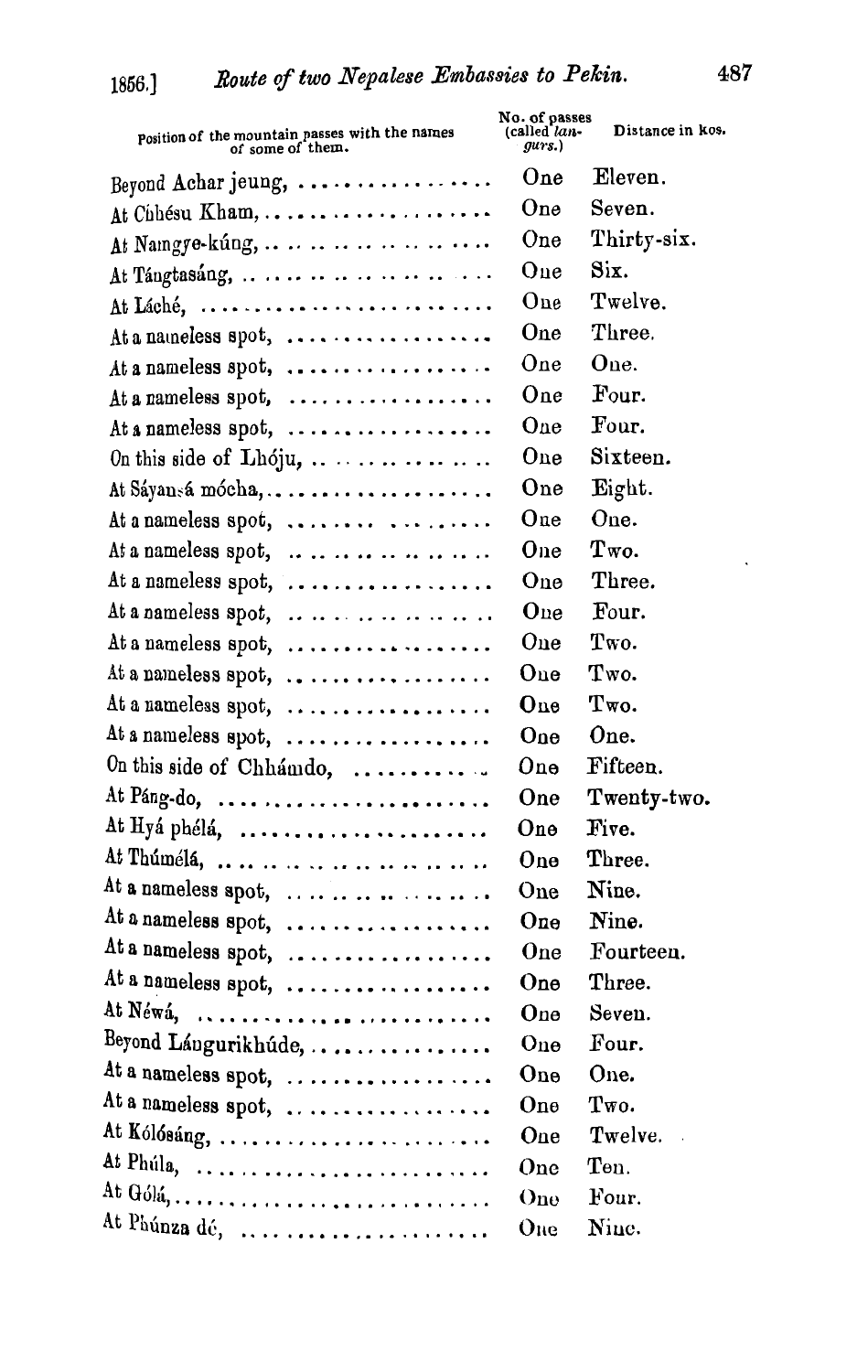| Position of the mountain passes with the names<br>of some of them. | No. of passes<br>(called lan-<br>gurs.) | Distance in hos. |
|--------------------------------------------------------------------|-----------------------------------------|------------------|
| At a nameless spot,                                                | One                                     | Two.             |
| On this side of Pátháng,                                           | One                                     | Seven.           |
| At Tásó,                                                           | One                                     | Nine.            |
| At Sámbáthúm,                                                      | One                                     | Eleven.          |
| At a nameless spot, $\dots \dots \dots \dots \dots$                | One                                     | Six.             |
| At a nameless spot, $\dots \dots \dots \dots \dots$                | One                                     | Two.             |
| At a nameless spot,                                                | One                                     | Three.           |
| At Lámáyá,                                                         | One                                     | One.             |
| At a nameless spot, $\dots \dots \dots \dots \dots$                | One                                     | Two.             |
| At a nameless spot, $\dots \dots \dots \dots \dots$                | One                                     | Three.           |
| At a nameless spot,                                                | One                                     | One.             |
| Beyond Litháng,                                                    | One                                     | Ten.             |
| At a nameless spot, $\ldots$                                       | One                                     | One.             |
| At a nameless spot, $\dots \dots \dots \dots \dots \dots$          | One                                     | Seven.           |
| At a nameless spot, $\dots \dots \dots \dots \dots$                | One                                     | Two.             |
| At a nameless spot, $\dots \dots \dots \dots \dots$                | One                                     | Two.             |
| At a nameless spot, $\dots \dots \dots \dots \dots$                | One                                     | Seven.           |
| At a nameless spot,                                                | One                                     | Two.             |
|                                                                    | One                                     | Nineteen.        |
| On this side of Táchindó* or Tazhideu or                           |                                         |                  |
| Tazedo,                                                            | One                                     | Thirteen.        |
| At the military post of Khwalechin, $\ldots$                       | One                                     | Twenty-eight.    |
| On this side of Chhinchi Syán (Shán, or                            |                                         |                  |
| $\text{Syán} = \text{mountain in Chinese}$ ,                       | One                                     | Fifteen.         |
| At a nameless spot,                                                | One                                     | Four.            |
| Thus far the mountain ridges passed are                            |                                         |                  |
| generally large. Henceforward they are                             |                                         |                  |
| small.                                                             |                                         |                  |
| At a nameless spot,                                                | One                                     | Three.           |
| On this side of Yato,                                              | One                                     | Fourteen.        |
| On this side of Paitán,                                            | One                                     | Teu.             |
| Beyond Thinda phú and Kháto,                                       | One                                     | Thirty-five.     |
| On this side of Lochang syan,                                      | One                                     | Two.             |

The iron bridge beyond Tachindo is the boundary of Tibet and China. See  $\frac{1}{2}$  Diary of a journey from Kathmandu to Tachindo printed in our Researches.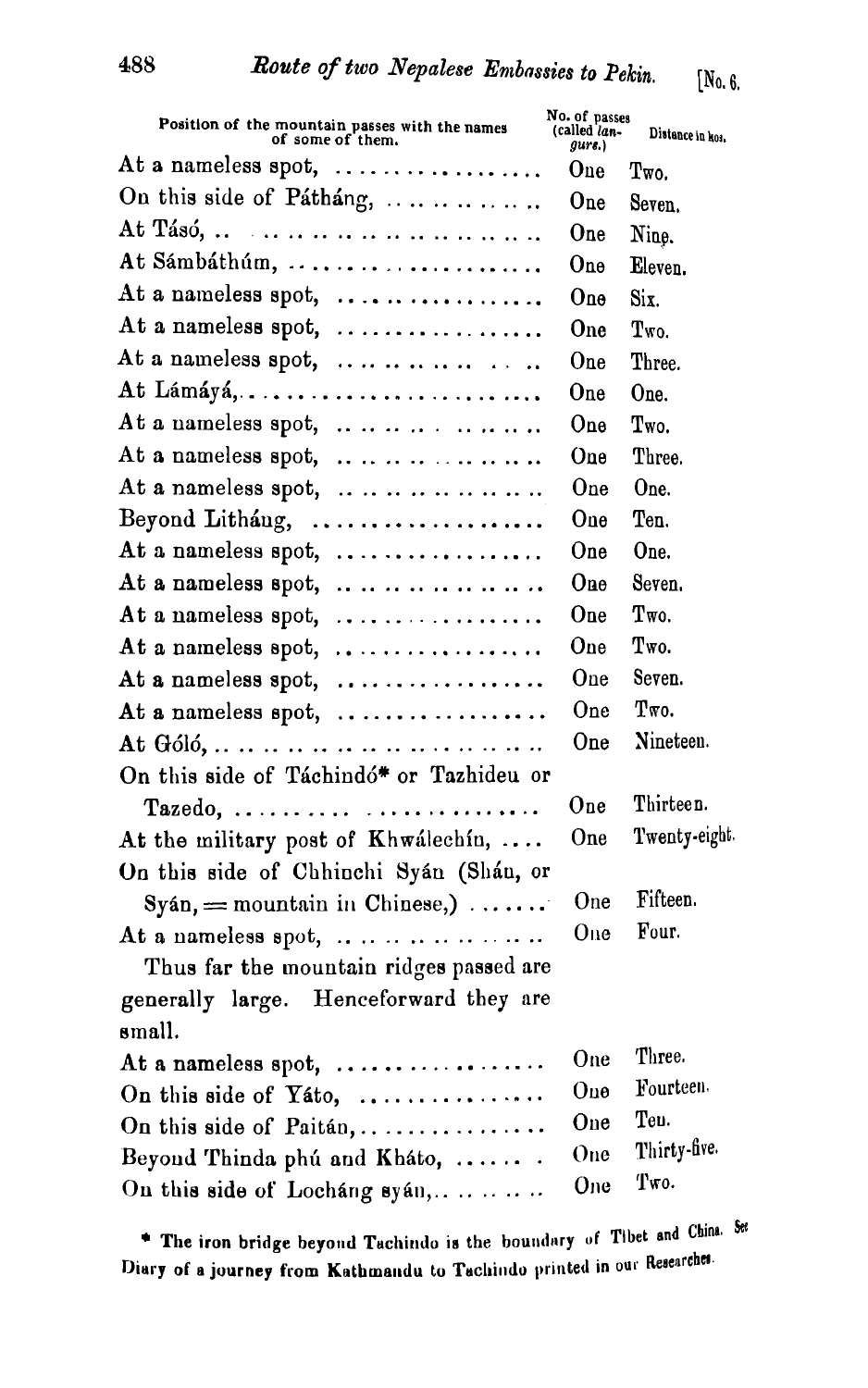| Position of the mountain passes with the names<br>of some of them. | No. of passes<br>(called <i>lan-</i><br>yurs). | Distance in kos. |
|--------------------------------------------------------------------|------------------------------------------------|------------------|
| On this side of Mingtou,                                           | One                                            | Seven.           |
| At a nameless spot,                                                | One                                            | Four.            |
| At a nameless spot,                                                | One                                            | Three.           |
| On this side of Chatou,                                            | One                                            | Two.             |
| On this side of Ulingnái,                                          | One                                            | Ten.             |
| At a nameless spot, $\ldots \ldots \ldots \ldots \ldots$           | One                                            | Six              |
| On this side of Chantou, $\ldots \ldots \ldots \ldots$             | One                                            | Three.           |
| At a nameless spot,                                                | One                                            | Two.             |
| At a nameless spot,                                                | One                                            | One.             |
| On this side of Gamsú,                                             | One                                            | Three.           |
| At a nameless spot,                                                | One                                            | Six.             |
| On this side of $Kw$ ángsyán,                                      | One                                            | Three.           |
| Beyond Kwángsyán,                                                  | One                                            | Six.             |
| On this side of Saichhang,                                         | One                                            | Four.            |
|                                                                    | One                                            | Two.             |
| Beyond Saichbang, $\ldots \ldots \ldots \ldots \ldots$             | One                                            | Five.            |
| At a nameless spot, $\dots \dots \dots \dots \dots$                | One                                            | Three.           |
| At a nameless spot,                                                | One                                            | Two.             |
| On this side of Nichhángtoú,                                       | One                                            | Seven.           |
| On this side of Tangakü, $\ldots \ldots \ldots \ldots$             | One                                            | Six.             |
| Beyond Minsyán,                                                    | One                                            | Three.           |
| Beyond Poúthín syán,                                               | One                                            | Sixteen.         |
| Beyond Lúpa syán,                                                  | One                                            | Nine.            |
| On this side of Phúng syán, $\dots\dots\dots$                      | One                                            | Twelve.          |
| On this side of Pouching syan,                                     | One                                            | Nineteen.        |
| Not carriageable thus far.<br>Hence for-                           |                                                |                  |
| ward carriages may be used.*                                       |                                                |                  |
|                                                                    | One                                            | Caret.           |
|                                                                    | One                                            | Caret.           |
| [Distance of both, as cited below,                                 |                                                | 353              |
| $Language 1$                                                       | 104                                            | 1,250 kos.       |

Lungurs,... Low 1,200 Ros.<br><sup>\*</sup> This remark, as well as the prior one in the body of the paper, belongs to the **onginnl.** The **bracketed entry of distance in minr, taken from tile remarks below of the original.**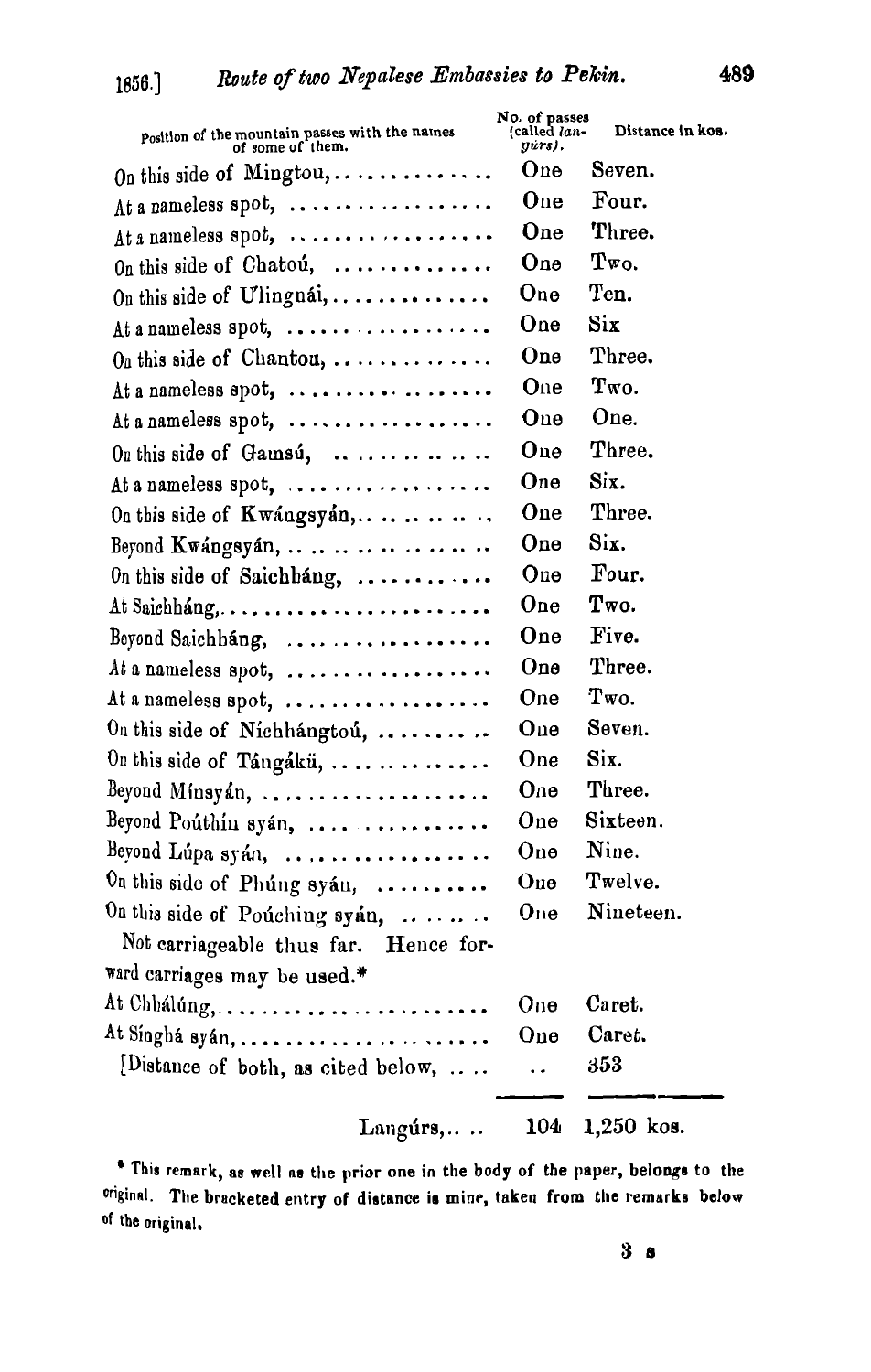Thus there are 104 langurs or mountain ridges and passes between Kathmandu and Pekin, and of these 102 occur in the noncarriage. able part of the way or in the first 897 kos; and the last two only in the remaining 353 kos or the carriageable part. This latter may be said to be eutirely through plains, for of the **two** hills occurring only one **ia** at all noticeable, and both are traversed in carriages, From Kathmandu to the iron boundary bridge beyond Tachindo (China frontier) is 665 kos; and thence to Chinchi Shan or Mount Chinchi is 20 kos. Throughout these limits, or 685 kos from Kathmandu, mountains covered with snow occur. In the remaining 565 no snowy mountains occur.

Horses are used for the first 894 [query 897] and carriages for the last 356 [query 353]. Total 1250 kos.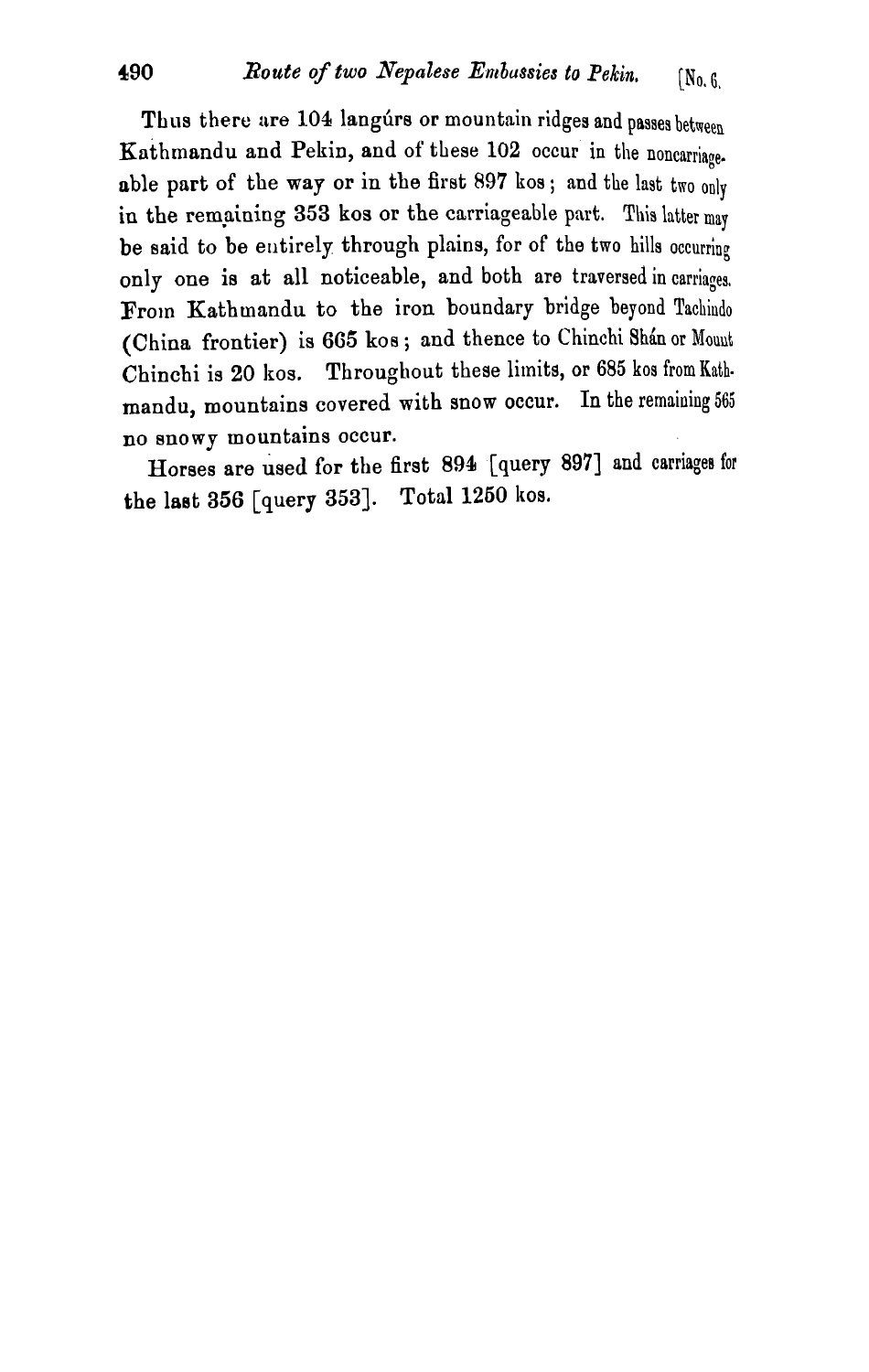| Route from Kathmandu to Pekin as traversed by the Nepalese ambassador to China, Kaji<br>e, $\Delta$ . 1. 1822-23, and set down by his secretary at the close of each day's journey.<br>ystematic summary of the | $\sum_{i=1}^n \min_{i=1}^n M_0$ untain ridges or Lakes $\left  \begin{array}{cc} \text{Riveres of} \\ \text{meas} \end{array} \right $ Roat $\left  \begin{array}{cc} \text{Riseers of} \\ \text{Rost} \end{array} \right $ |
|-----------------------------------------------------------------------------------------------------------------------------------------------------------------------------------------------------------------|-----------------------------------------------------------------------------------------------------------------------------------------------------------------------------------------------------------------------------|

 $1856.$ 

|                        |                                                                                                                                                                                                                                                                                                                                                                                                                                                               |                                        |                     | "hould by hope that is a controlly at the close of each each of contract. |                                                                             |                                        |                                              |                                                |                                              |
|------------------------|---------------------------------------------------------------------------------------------------------------------------------------------------------------------------------------------------------------------------------------------------------------------------------------------------------------------------------------------------------------------------------------------------------------------------------------------------------------|----------------------------------------|---------------------|---------------------------------------------------------------------------|-----------------------------------------------------------------------------|----------------------------------------|----------------------------------------------|------------------------------------------------|----------------------------------------------|
| នៃមន្ត្រា<br>J0<br>.oV | Halting place.                                                                                                                                                                                                                                                                                                                                                                                                                                                | stance in kós ghadis and Mountain<br>ة | Ę.<br>pals.<br>Time | ㅎ<br>untain ridges<br>ranges crossed.                                     | Lakes<br>tanks<br>and                                                       | Rivers or<br>cross-<br>river-<br>ings. | Boat<br>ferries.                             | Bridges.                                       | Forts.                                       |
|                        | Gourighat                                                                                                                                                                                                                                                                                                                                                                                                                                                     |                                        |                     |                                                                           | One                                                                         | $T_{\mathbf{w}\mathbf{o}}$             |                                              | T <sub>WO</sub>                                | None                                         |
|                        | Sánkhá                                                                                                                                                                                                                                                                                                                                                                                                                                                        | One<br>Three                           | $\frac{1}{9} - 0$   | $\frac{N}{N}$ one                                                         |                                                                             | T <sub>w</sub>                         |                                              |                                                |                                              |
|                        |                                                                                                                                                                                                                                                                                                                                                                                                                                                               |                                        |                     | One                                                                       | None<br>None                                                                | Three                                  |                                              | None<br>Three                                  |                                              |
|                        | Sipa                                                                                                                                                                                                                                                                                                                                                                                                                                                          |                                        |                     | One                                                                       | None                                                                        | $Tw$ o                                 |                                              | None                                           |                                              |
|                        | $\begin{tabular}{ l l l } \hline \hline \multicolumn{1}{ l }{\hline \multicolumn{1}{ l }{\hline \multicolumn{1}{ l }{\hline \multicolumn{1}{ l }{\hline \multicolumn{1}{ l }{\hline \multicolumn{1}{ l }{\hline \multicolumn{1}{ l }{\hline \multicolumn{1}{ l }{\hline \multicolumn{1}{ l }{\hline \multicolumn{1}{ l }{\hline \multicolumn{1}{ l }{\hline \multicolumn{1}{ l }{\hline \multicolumn{1}{ l }{\hline \multicolumn{1}{ l }{\hline \multicolumn$ |                                        |                     | One                                                                       | None                                                                        | One                                    | None<br>None<br>None<br>None<br>None<br>None | One                                            | None<br>None<br>None<br>None<br>None<br>None |
|                        | Pairya                                                                                                                                                                                                                                                                                                                                                                                                                                                        |                                        |                     | One                                                                       | None                                                                        | Three                                  |                                              | Three                                          |                                              |
|                        | Thama gáon                                                                                                                                                                                                                                                                                                                                                                                                                                                    |                                        |                     | None<br>One                                                               | None                                                                        | None                                   | None                                         | None<br>Four                                   |                                              |
| œ                      | Listi                                                                                                                                                                                                                                                                                                                                                                                                                                                         |                                        |                     |                                                                           | None                                                                        | Two                                    | None<br>None                                 |                                                |                                              |
|                        |                                                                                                                                                                                                                                                                                                                                                                                                                                                               |                                        |                     | None<br>None                                                              | None                                                                        |                                        |                                              | One                                            | None                                         |
|                        | Tuguná<br>Khásá*                                                                                                                                                                                                                                                                                                                                                                                                                                              |                                        | $\frac{19-0}{21-0}$ |                                                                           | None<br>None<br>None                                                        | One<br>Five<br>Three                   | None                                         | Four                                           | None                                         |
|                        |                                                                                                                                                                                                                                                                                                                                                                                                                                                               |                                        |                     | None                                                                      |                                                                             |                                        | None                                         | Seven                                          | None                                         |
|                        |                                                                                                                                                                                                                                                                                                                                                                                                                                                               |                                        |                     | None<br>None                                                              |                                                                             | Three<br>Three                         | None                                         | Three<br>Three                                 | None                                         |
|                        |                                                                                                                                                                                                                                                                                                                                                                                                                                                               |                                        |                     |                                                                           | None                                                                        |                                        | None                                         |                                                | None<br>None<br>None                         |
|                        |                                                                                                                                                                                                                                                                                                                                                                                                                                                               |                                        | $\frac{0}{2}$       | None<br>Bhairay langur None<br>None                                       |                                                                             | Three                                  |                                              |                                                |                                              |
|                        |                                                                                                                                                                                                                                                                                                                                                                                                                                                               |                                        |                     | One                                                                       |                                                                             | $T_{\mathbf{w}\mathbf{0}}$             | None<br>None<br>None                         | None<br>None                                   |                                              |
|                        |                                                                                                                                                                                                                                                                                                                                                                                                                                                               |                                        |                     | [or Thang la)+ None<br>None                                               |                                                                             | One                                    |                                              | One                                            | $\mathsf{One}$                               |
|                        |                                                                                                                                                                                                                                                                                                                                                                                                                                                               |                                        | J                   | None                                                                      |                                                                             | $\mathbf{0}_{\mathbf{ne}}$             |                                              |                                                | None                                         |
| $\frac{2}{1}$          |                                                                                                                                                                                                                                                                                                                                                                                                                                                               |                                        |                     | One $(Khyumrila)$                                                         | Two<br>Lyone<br>None                                                        | $\Gamma^{\rm wO}$                      | None<br>None                                 | $\frac{\text{None}}{\text{T} \times \text{o}}$ | One                                          |
|                        |                                                                                                                                                                                                                                                                                                                                                                                                                                                               |                                        |                     | One (Gyachila)                                                            |                                                                             | One                                    | None                                         | None                                           | None                                         |
|                        |                                                                                                                                                                                                                                                                                                                                                                                                                                                               |                                        | ို                  | Tholajt<br>One (                                                          | $\begin{array}{c}\n\text{[Is]} \text{None} \\ \text{thou-Two}\n\end{array}$ | One                                    |                                              | None                                           | None                                         |
| $\overline{a}$         | Tháng bú<br>Lalit jéung                                                                                                                                                                                                                                                                                                                                                                                                                                       |                                        | $\int$              | (Dhángso<br>One (                                                         |                                                                             | Two<br>Two                             | None<br>None<br>None                         | Two                                            | One                                          |
|                        |                                                                                                                                                                                                                                                                                                                                                                                                                                                               | Уe<br>Ë                                | ို                  | None                                                                      | None                                                                        |                                        |                                              | None                                           | One                                          |
|                        |                                                                                                                                                                                                                                                                                                                                                                                                                                                               | 550                                    |                     |                                                                           |                                                                             |                                        |                                              |                                                |                                              |

Route of two Nepalese Embassies to Pekin.

\* Boundary of Nepal and libet since 1792.

These names of the mountain ridges This famous pass, the heights above which and constituting with the pass one immense snow mass, which mass is equivalent to the Mount Everest of Waugh, commences (see Choun-+ Bhairsv langur is the name in the Khas language. Thánglá, in full Gná-lhám thánglá, in that of Tibet. crossing the route are not in the original, but obtained by me from other sources and therefore bracketed. tra paper) 3 kos beyond Tholung, or 55 kos from Kathmandu, 50 by the Chountra's more direct route. I Thólá = Chólá or Tasya chólá of Chountra's paper.

491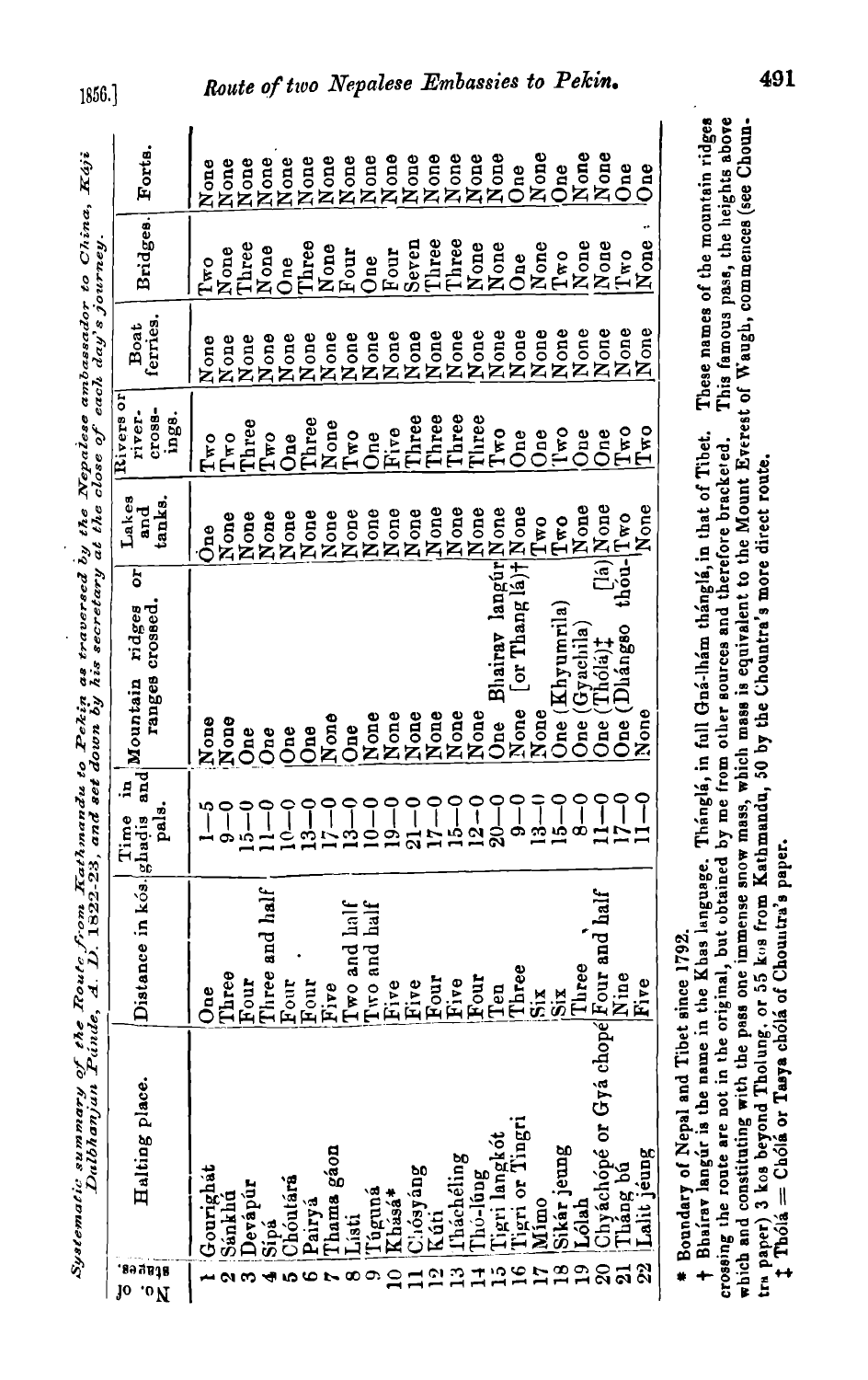| <b>BORNJA</b><br><b>10 ON</b> | Halting place.                                                                                                                                                                                                                                      | Distance in kós, ghádis and Mountain                                                                                          | ₽.<br>pals.<br>Time                           | 5<br>crossed.<br>ridges    | Lakes<br>tanks.<br>and                                   | Rivers or<br>CT08S-<br>river-<br>ings. | Boat<br>ferries.                      | Bridges.                                     | Forta.                               |
|-------------------------------|-----------------------------------------------------------------------------------------------------------------------------------------------------------------------------------------------------------------------------------------------------|-------------------------------------------------------------------------------------------------------------------------------|-----------------------------------------------|----------------------------|----------------------------------------------------------|----------------------------------------|---------------------------------------|----------------------------------------------|--------------------------------------|
| R                             | Chya tang                                                                                                                                                                                                                                           | r and half<br>Εoη                                                                                                             | $2 - 0$                                       | None                       |                                                          | None                                   |                                       | None<br>One                                  | <b>One</b>                           |
| 21                            |                                                                                                                                                                                                                                                     | Five                                                                                                                          |                                               | None                       |                                                          | One                                    |                                       |                                              | $\mathbf{a}$                         |
| 25                            | Phancholyang<br>Tási quang                                                                                                                                                                                                                          | $_{\rm Fou}$                                                                                                                  | $\frac{12-30}{9-0}$                           | None                       | None<br>None<br>None<br>None<br>None                     | One                                    |                                       | $\frac{None}{None}$                          | None<br>None<br>One                  |
| 26                            | Giri                                                                                                                                                                                                                                                | Five                                                                                                                          |                                               | One (Khyongla)             |                                                          | One                                    |                                       |                                              |                                      |
| 27                            | Káti gúmba                                                                                                                                                                                                                                          | Nine                                                                                                                          | $\begin{array}{c} -30 \\ -1 \end{array}$<br>७ | None<br>None               |                                                          | One                                    |                                       |                                              |                                      |
|                               | Digarcha* or Zhikatsé                                                                                                                                                                                                                               |                                                                                                                               | ှိ<br>۱Ò                                      |                            |                                                          | None                                   |                                       | None                                         |                                      |
| 29<br>29                      | Péná                                                                                                                                                                                                                                                | Three<br>Eight and half                                                                                                       | $\overline{\phantom{a}}$                      | One (Jikla)                | $\begin{array}{c}\nN one \\ N one \\ N one\n\end{array}$ | One                                    |                                       | One                                          | One                                  |
| $\boldsymbol{\mathcal{E}}$    | Táka chyá                                                                                                                                                                                                                                           |                                                                                                                               |                                               | None<br>None               |                                                          | None<br>One                            |                                       | None                                         | None<br>One                          |
| ಸ                             | Gyáng chi or Gyang-tse                                                                                                                                                                                                                              | Seven<br>Five and half                                                                                                        |                                               |                            | One                                                      |                                        |                                       | $\mathbf{O}$ ne                              |                                      |
| 32                            | Ku-nashi or Kub-zhi                                                                                                                                                                                                                                 | en<br>Sev.                                                                                                                    | ങ                                             | None                       | One                                                      | One                                    |                                       | T <sub>W</sub>                               | One                                  |
| ℬ                             | Chung toi or Ralung                                                                                                                                                                                                                                 | Five and half                                                                                                                 | $\bigcap$                                     | None                       |                                                          |                                        | $N$ one $\overline{C}$                | Three                                        | None<br>None                         |
| 3                             | Nicháng-u or Záro                                                                                                                                                                                                                                   | ٥<br>$\mathbf{F}_{\mathbf{i}\mathbf{v}}$                                                                                      | $\tilde{ }$                                   | One (Chapla)               | None<br>None                                             | Four<br>Two<br>Two                     | None<br>None                          | $\mathbf{G}^{\mathbf{e}}$                    | One                                  |
|                               | Nágakhú jeung or Nan-                                                                                                                                                                                                                               | $\begin{array}{c c} \downarrow \text{Five} & \downarrow \downarrow \downarrow \\ \text{Take on right)} \\ \hline \end{array}$ |                                               | None                       | One                                                      |                                        |                                       | Two                                          |                                      |
|                               |                                                                                                                                                                                                                                                     |                                                                                                                               |                                               |                            |                                                          |                                        | None                                  | One                                          | $\mathbf{a}$                         |
|                               | gache<br>Pai khú jeung or Peité                                                                                                                                                                                                                     |                                                                                                                               |                                               | None                       | One                                                      | One                                    | None                                  |                                              | One                                  |
| 37                            | Gná ksá                                                                                                                                                                                                                                             | the<br>(0.035)<br>$\overline{\mathbf{S}}$ iz                                                                                  | $\bigcap$<br>ດລ                               | One (Kambalá)              | None<br>None<br>None                                     | $\frac{\text{None}}{\text{Tw0}}$       | One                                   | None<br>One                                  | One                                  |
| 38                            | Chúsúng jeung                                                                                                                                                                                                                                       | Six                                                                                                                           | န္                                            | None                       |                                                          | Three                                  |                                       | One                                          | $Tw$ o                               |
| 39                            | <b>Gne tang</b>                                                                                                                                                                                                                                     | ia<br>Z                                                                                                                       |                                               |                            | One                                                      | Three                                  |                                       |                                              | One                                  |
| $\mathbf{Q}$                  | Lhasá                                                                                                                                                                                                                                               | $\overline{\mathbf{s}}$ is                                                                                                    | ₹<br>₩                                        | None<br>None<br>None       |                                                          | One                                    | $\frac{\text{None}}{\text{None}}$     | Hadoo<br><b>Homo</b><br>Homo<br>Homo<br>Hive | One                                  |
| $\Xi$                         | Tai-chhin                                                                                                                                                                                                                                           | $\overline{\text{Six}}$                                                                                                       | $\frac{1}{2}$                                 | One                        | $\frac{\text{None}}{\text{None}}$                        | Three                                  |                                       |                                              | One                                  |
| $\ddot{2}$<br>$\ddot{•}$      | Miton ghunga                                                                                                                                                                                                                                        | Thirteen<br>Five and half                                                                                                     | ౚ                                             |                            |                                                          | Three                                  |                                       |                                              | One                                  |
| $\frac{4}{3}$                 |                                                                                                                                                                                                                                                     |                                                                                                                               | $\circ$<br>ం                                  | None<br>None               | None<br>None                                             | Four<br>Five                           | None<br>None<br>None<br>One           |                                              | es es es es<br>Es es es es<br>Exxxxx |
| 46                            |                                                                                                                                                                                                                                                     |                                                                                                                               | $\circ$                                       | None                       |                                                          | $0u$ e                                 |                                       | Seven                                        |                                      |
| $\ddot{\bm{46}}$              |                                                                                                                                                                                                                                                     |                                                                                                                               | 009                                           | One (Gyámda thólá)<br>None |                                                          | $\frac{1}{2}$                          |                                       | Five<br>Two                                  |                                      |
|                               |                                                                                                                                                                                                                                                     |                                                                                                                               |                                               | None                       | io a a a a<br>125000<br>1112222                          | $T_{\rm Hve}$                          | e e e e e e<br>E 5 5 5 5<br>E 2 2 2 2 | Five<br>Three                                |                                      |
| S                             | Chyáng táng<br>Ling ta<br>Syáng-tá                                                                                                                                                                                                                  | ve and half                                                                                                                   |                                               | None<br>None               |                                                          | Three                                  |                                       |                                              |                                      |
|                               | <b>Contract of the Second Second Second Second Second Second Second Second Second Second Second Second Second Second Second Second Second Second Second Second Second Second Second Second Second Second Second Second Second Se</b><br>$\bullet^*$ |                                                                                                                               |                                               |                            |                                                          |                                        |                                       |                                              |                                      |
|                               |                                                                                                                                                                                                                                                     |                                                                                                                               |                                               |                            |                                                          |                                        |                                       |                                              |                                      |

 $[N_0, 6]$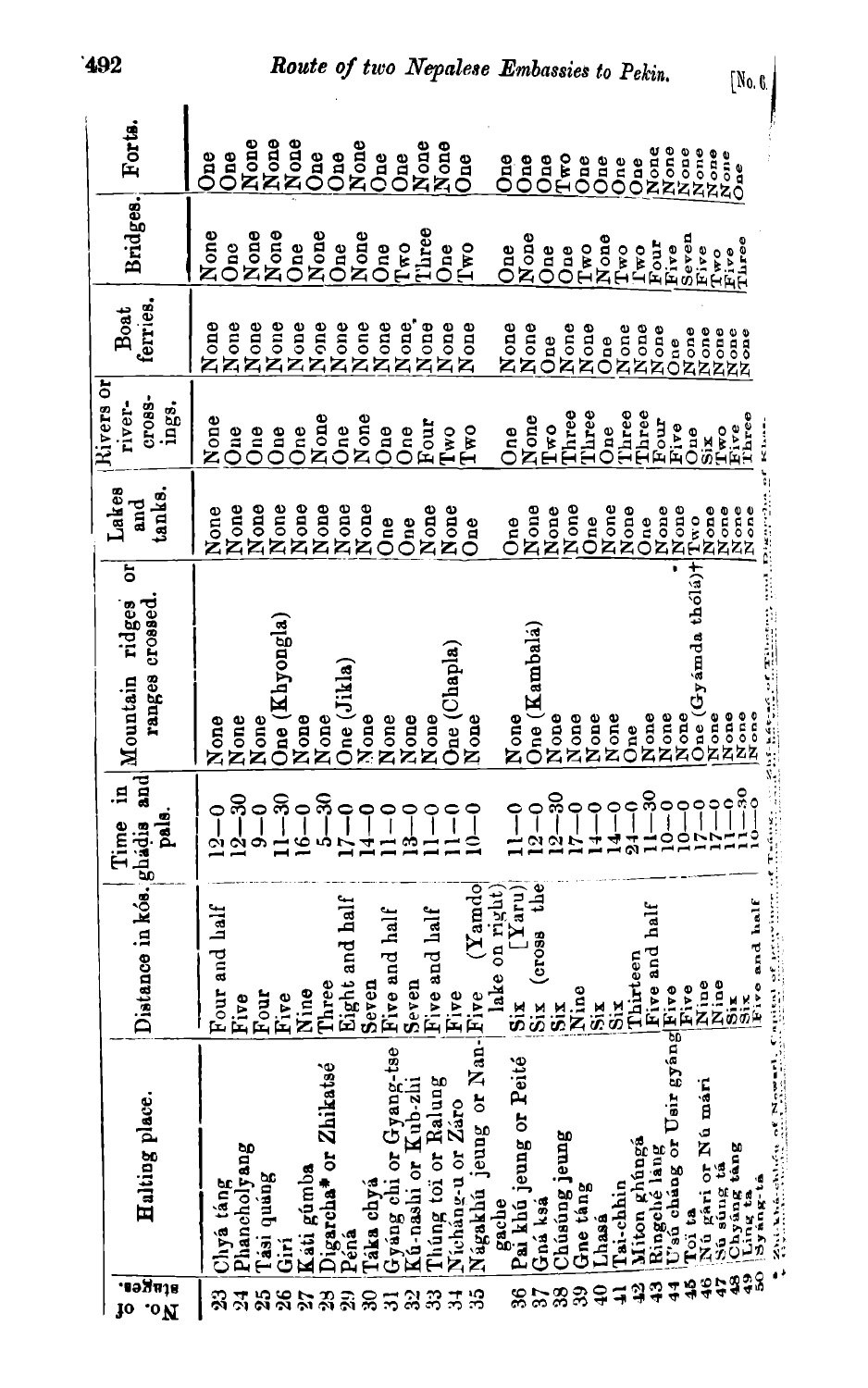| 58                      | ۰.,                              |                                       |                                         | One (Thonda la)                                     |                                              |                            |                                              |                                  |                      |  |
|-------------------------|----------------------------------|---------------------------------------|-----------------------------------------|-----------------------------------------------------|----------------------------------------------|----------------------------|----------------------------------------------|----------------------------------|----------------------|--|
|                         | esáng-wó<br>  Wó chá<br>  Lá-thí | <b>Fight</b><br>Fight<br>Sax<br>Seven | oo                                      | None                                                | Fire<br>Fire                                 | None<br>0<br>B             | None<br>One                                  | Two<br>Five                      | None                 |  |
| 33                      |                                  |                                       | $\degree$                               | One (Bendalá)                                       |                                              | $T_{\mathbf{w}\mathbf{o}}$ |                                              | $\delta$ ne                      | One                  |  |
| 3                       | Tá-túng-khá                      |                                       | $\tilde{ }$                             | $\mathbf{O}$ ne                                     |                                              | Four                       |                                              | Two                              |                      |  |
| 3                       | Tuva thûng                       |                                       | ٩E                                      | One (Chakla                                         |                                              | Two                        |                                              | None                             | None<br>None         |  |
| 36                      | Chyá kūng                        | and half<br>$\ddot{\mathbf{s}}$       | m                                       |                                                     | None<br>None<br>None                         | Two                        | ase<br>Society<br>NAZZ                       | Three                            |                      |  |
| 57                      | Walá-tó                          | Eight<br>Five<br>Five                 | Ņ                                       | None<br>None                                        | None                                         | Four                       | None<br>None<br>None                         | $\overline{\text{Si}}\textbf{x}$ | None<br>None         |  |
|                         | Gáwó                             |                                       |                                         | One (Syár káng lá)                                  | None                                         | Three                      |                                              | Four                             |                      |  |
|                         |                                  |                                       | $\sim$ $-$                              |                                                     |                                              |                            |                                              |                                  | None<br>None         |  |
| 39                      | Láchi chó                        |                                       |                                         | None (Nup kang la                                   | Two                                          | None                       |                                              | None                             |                      |  |
| 8                       | Tó-ta                            | Eleven                                | ھ                                       | One                                                 | One                                          | Two                        |                                              | Four                             |                      |  |
| 6                       |                                  |                                       | æ                                       | One                                                 | One                                          | Seven                      |                                              | Four                             |                      |  |
|                         | Pyáng-pá<br>Lá chá               |                                       |                                         | One                                                 | One                                          | Two                        |                                              | Three                            | None<br>None<br>None |  |
| 83                      | Páli lang                        | Seven<br>Five and half<br>Twelve      | خە                                      | One (Serak lá)                                      |                                              | One                        |                                              | $\mathbf{S}^{\mathbf{e}}$        | None<br>One          |  |
|                         |                                  |                                       |                                         | Two (Nak lá)                                        |                                              | Three                      |                                              | One                              |                      |  |
| $\mathfrak{L}$          | Lócha pángwo                     | Thirteen                              | $\bullet$                               |                                                     |                                              |                            |                                              |                                  |                      |  |
| 3                       | Tha-tho                          | Seven                                 |                                         | None                                                |                                              | $Tw$ o                     |                                              | Three                            | None<br>One          |  |
| $\mathscr{E}$           | Lilibu jeung                     | Nine                                  | $\overline{\omega}$ $\overline{\omega}$ | One (Gabu lá                                        |                                              | One                        |                                              | None                             |                      |  |
| 67                      | <sup>T</sup> hyai chhou          |                                       |                                         | One (Gámu lá                                        | <b>None</b><br><b>Nonee</b><br>NAZZZO<br>One | $T_{\rm w0}$               | <b>EXERCISES</b><br>EXERCISES<br>EXERCISES   | Three                            |                      |  |
| 89                      | Máli                             |                                       | $\frac{1}{11}$                          | Five                                                |                                              | None                       |                                              | None                             |                      |  |
| 69                      | Wá khó                           | Nine<br>Five<br>Four<br>Sixteen       | တ                                       | (Yutakh lá)<br>One $($                              | One                                          | One                        | None<br>None                                 | One                              |                      |  |
|                         |                                  |                                       |                                         |                                                     |                                              | Four                       |                                              | Two                              |                      |  |
| $\mathbf{r}$            | Gnangta tái                      |                                       | $\mathbf{z}$                            | Five                                                | Four<br>None                                 |                            |                                              |                                  |                      |  |
|                         |                                  |                                       | ం                                       | None                                                |                                              | $Tw$ o                     |                                              | Two                              |                      |  |
|                         | Lá küng<br>Lá katá               |                                       | ç,                                      | One (Syánam cholá)                                  | None                                         | Tw                         |                                              | Eight                            |                      |  |
|                         | Tháng-dú or Cham do              |                                       | $\boldsymbol{\mathsf{c}}$               | None                                                | None                                         | Three                      |                                              | T <sub>w0</sub>                  |                      |  |
|                         | Mú phú or Mung bhu               | First<br>Eight<br>Eight<br>Six        | C4                                      | Two                                                 | $\delta$ ne                                  | One                        |                                              | $Tw$ o                           |                      |  |
| 122456                  | Pow tyáng                        | $\ddot{\mathbf{x}}$                   |                                         | T <sub>w</sub>                                      | None                                         | $rac{1}{2}$                | None<br>None<br>None<br>None<br>None<br>None | One                              |                      |  |
|                         | Ba-gung<br>Pá-kúng or            |                                       | ို                                      | One                                                 | $Tw_{0}$                                     | None                       |                                              | None                             | None                 |  |
|                         | Wang khá                         | Nine<br>Five                          | $\overline{Q}$                          | None                                                | None                                         | One                        |                                              | None                             | None                 |  |
| 778                     | Gnang ti or Gam                  | $\tilde{S}$                           | S                                       | None                                                | One                                          | $T_{\rm WD}$               |                                              | $r_{\rm wD}$                     |                      |  |
| e4                      | Túyá                             | ven and half<br>ght                   |                                         | One                                                 |                                              | One                        | None<br>None                                 |                                  | None<br>None         |  |
|                         |                                  | Eig<br>Six                            |                                         |                                                     | None<br>None<br>None                         | Tw0                        | None                                         | $T_{\pi\sigma}^{\infty}$         | None                 |  |
| $\bf{8}$                | Ló cháng chúng                   |                                       | $\mathbf{z}$                            | None                                                |                                              |                            |                                              |                                  |                      |  |
| $\overline{\mathbf{a}}$ | Ang sá or Azú                    | Nine                                  | <u>پ</u>                                | $T_{\rm WD}$                                        |                                              | Oneq                       | None                                         | None                             | None<br>None         |  |
| 82                      | Sépáng kow or Néwa               | $\overline{\text{Si}}$                |                                         | One                                                 | None                                         | One                        | None                                         |                                  |                      |  |
| 8                       | Li su or Risyu                   | $\mathbf{r}_{\text{ex}}$              |                                         | Three                                               | None                                         | One                        | None                                         | None<br>None<br>None             | None<br>None         |  |
|                         | Mang khám or Cháng kha Eleven    |                                       |                                         | $0n$ e                                              | None                                         | One                        | None                                         |                                  |                      |  |
|                         |                                  |                                       |                                         |                                                     |                                              |                            |                                              |                                  |                      |  |
|                         | Sángwá is on the border of the   | provinces of U                        | and Khám.                               | From Gnaksa to Sángwá is the jurisdiction of Lhása. |                                              |                            |                                              | The <sub></sub>                  | ō<br>full hame       |  |
|                         | Sángwá is Kwombo-gyamda-sángwá.  |                                       |                                         |                                                     |                                              |                            |                                              |                                  |                      |  |

1856.]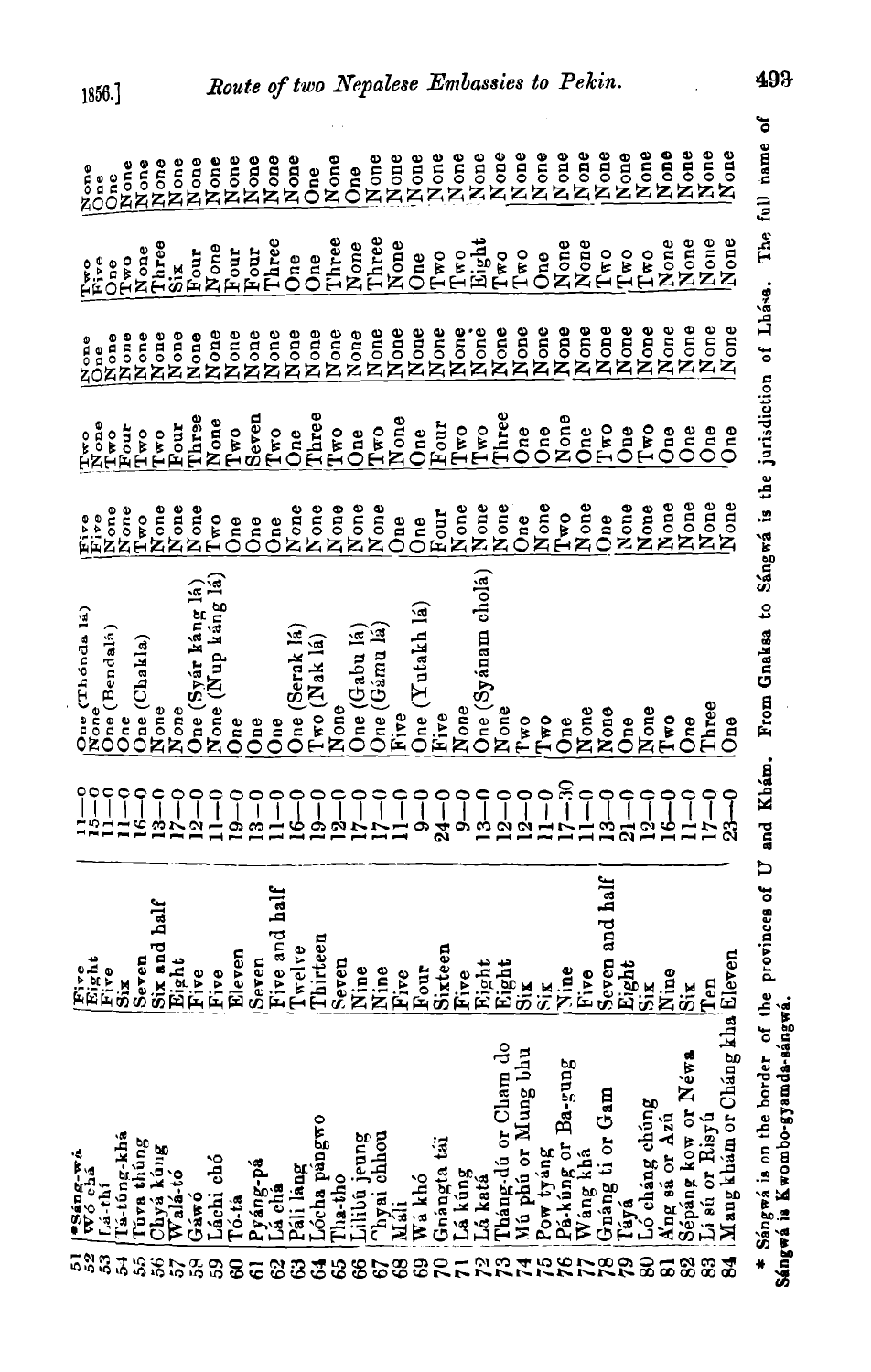494

 $\left[\mathrm{N}_{0.\, \mathrm{G}}\right]$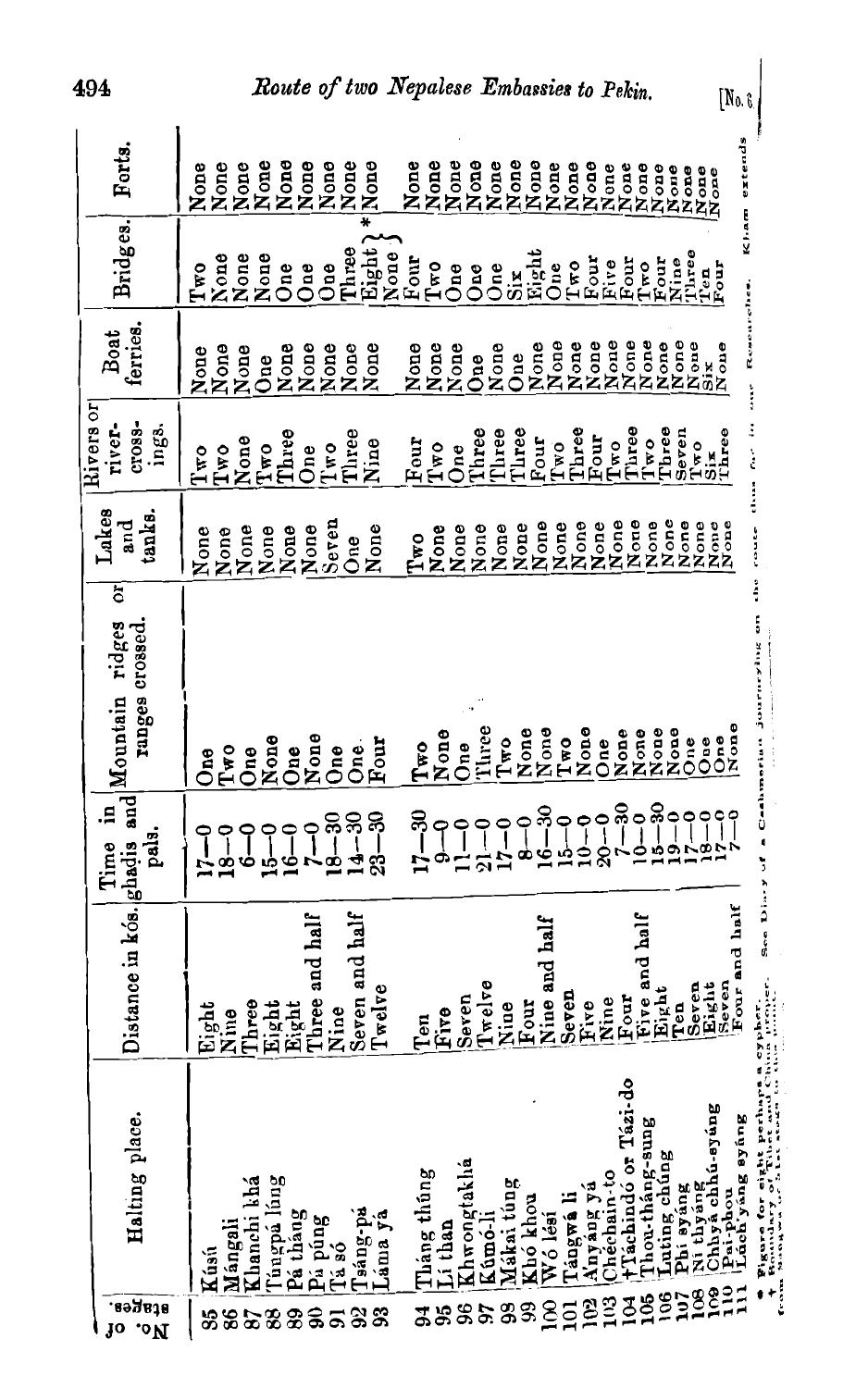| I12<br>113<br>114 | Tá-tou<br>Pai taná<br>$Chi-toa$                     | Feath<br>Kight<br>Kight<br>Xine        | $\tilde{P}$                     | None<br>One<br>$\delta$                                       | None<br>One                | Five<br>Five<br>Seven                   | One<br>One<br>å | Nine<br>Eight<br>Six    | None<br>One<br>Öne |
|-------------------|-----------------------------------------------------|----------------------------------------|---------------------------------|---------------------------------------------------------------|----------------------------|-----------------------------------------|-----------------|-------------------------|--------------------|
| 115<br>116        | Syang chang-shen<br>Chhin-púl                       |                                        | $\frac{8}{1}$<br>9<br>-85       | None<br>None                                                  | None<br>None<br>None       | Thirty<br>Twelve                        | Three<br>One    | Sixteen<br>Eleven       | None<br>One        |
|                   |                                                     |                                        |                                 |                                                               |                            | CTOSS-<br>nine*                         |                 |                         |                    |
|                   | Sídhu syá                                           |                                        |                                 |                                                               | One                        | Fourteen<br>ings)                       |                 | Fourteeu                |                    |
| <b>117</b><br>118 | Tayáng                                              | ËÅ                                     | $19 - 0$                        | None<br>None                                                  | None                       | Forty-                                  | None<br>None    | Forty-                  | None<br>Two        |
|                   |                                                     |                                        |                                 |                                                               |                            | Beven                                   |                 | seven                   |                    |
|                   | Lyóchang-syáng                                      | Vθ<br>Ė                                |                                 | One                                                           | None                       | Nine                                    | None            | Nine                    | One                |
| 119<br>120        | Myáng tou                                           | Seven                                  | <u>ہے</u>                       | $\frac{N}{T}$ wo                                              | $T_{\mathbf{w}\mathbf{o}}$ | Siz                                     | None            | $\ddot{\tilde{\omega}}$ | <b>One</b>         |
| 121               | Chathung syang                                      |                                        |                                 |                                                               | T <sub>wO</sub>            | $\mathbf F$ ourteen $\mathbf p$         | One             | Three                   | One                |
| 122               | U-liáng-1                                           |                                        |                                 | 0ne                                                           | None                       | Two                                     | None            | Two                     | None               |
| $\mathbb{S}^2$    |                                                     |                                        |                                 | $T^{\infty}$                                                  | None                       | Four                                    | None            | Four                    | One                |
|                   | Chyá tăng<br>Tású sú                                |                                        | $\dot{23}$                      | Two                                                           | One                        | $\ddot{\mathbf{s}}$                     | None            | Seven                   | None               |
| 238               | 60<br>Kwá yá syán                                   | Twelve<br>Eight<br>Eine<br>Eine<br>Ten | Ī<br>ದ                          | $\mathbf{G}$                                                  | One                        | Three                                   | One             | $Tw$ o                  | Tw                 |
|                   |                                                     |                                        |                                 | $Tw$ o                                                        | None                       | One                                     | None            | $T_{\rm WO}$            | One                |
|                   | Syásyú-yan-i<br>Khwáng pá-i                         |                                        | 29.2                            | $\Gamma$ wo                                                   | None                       | Three                                   | None            | One                     | None               |
| <b>228</b><br>128 | Nichi tou                                           | Twelve<br>Six<br>Five                  | $\frac{1}{2}$                   | $I_{\rm WD}$                                                  | None                       | One                                     | None            | None                    | One                |
|                   | Ta gnáï                                             | eu<br>Ζ                                | $\approx$<br>≌                  | $\mathbf{O}_{\mathbf{n}\mathbf{e}}$                           | None                       | Three                                   | None            | None                    | None               |
| 130               |                                                     |                                        | $\boldsymbol{\mathcal{S}}$<br>೨ | None                                                          | None                       | Three                                   | None<br>None    | One                     | $rac{e}{2}$        |
| 131               |                                                     | Nine<br>Eight                          | G                               | None                                                          | None                       | Four                                    |                 | One                     | None               |
| 132               | Myà syáng<br>Pán tyáng<br>Mátá wei                  | ng<br>Ning                             | œ                               | Jne                                                           | None                       | Three                                   | None            | Two                     | None               |
| 133               | Talyó-pá                                            | gu                                     | ç                               | Three                                                         | None                       | $\ddot{\mathbf{s}}$                     | None            | Seven                   | 0 <sub>ne</sub>    |
| 134               | Lang syang                                          | <b>BO</b><br>$\overline{z}$            | r.                              | One                                                           | None                       | Seren                                   | None            | Seven                   | N <sub>one</sub>   |
| 135               | Phrasyang                                           | åū<br>Ξ                                |                                 | <b>One</b>                                                    | None                       | Seven                                   | None            | Seven                   | One                |
| 136               | Khwa nyou-phu                                       | even<br>ជ                              |                                 | None                                                          | None                       | Si <sub>K</sub>                         | None            | Four                    | None               |
| 137               | Pau ching syang                                     | Pene<br>Nine                           | $\mathbf{a}$                    | $Tw$ o                                                        | None                       | Nine                                    | None            | <b>Nirteen</b>          | One                |
| 138               | Phrang syang-phra                                   | $\mathbf{a}$                           |                                 | None                                                          | Two                        | Four                                    | None            | Three                   | One                |
| 139               | Chhi syáng syan                                     | Μ<br>.<br>5                            |                                 | None                                                          | One                        | Three                                   | None            | Three                   | One                |
| 140               | U kum syang                                         | Twelve                                 | ျိ                              | None                                                          | Four                       | Four                                    | None            | Three                   | T <sub>w</sub>     |
| 141               | Syang phréng-syang                                  | $\mathbf{a}$<br>ź                      |                                 | None                                                          | $_{\rm Four}$              | One                                     | None            | $Q$ ne                  | T <sub>w</sub>     |
|                   | * These and the next two noted ar<br>the same kind. |                                        |                                 | e crossings of one mountain-lockt river, not separate rivers. |                            | The 14 of stage 121 is another instance |                 |                         | ัธ                 |

 $1856.$ ]

495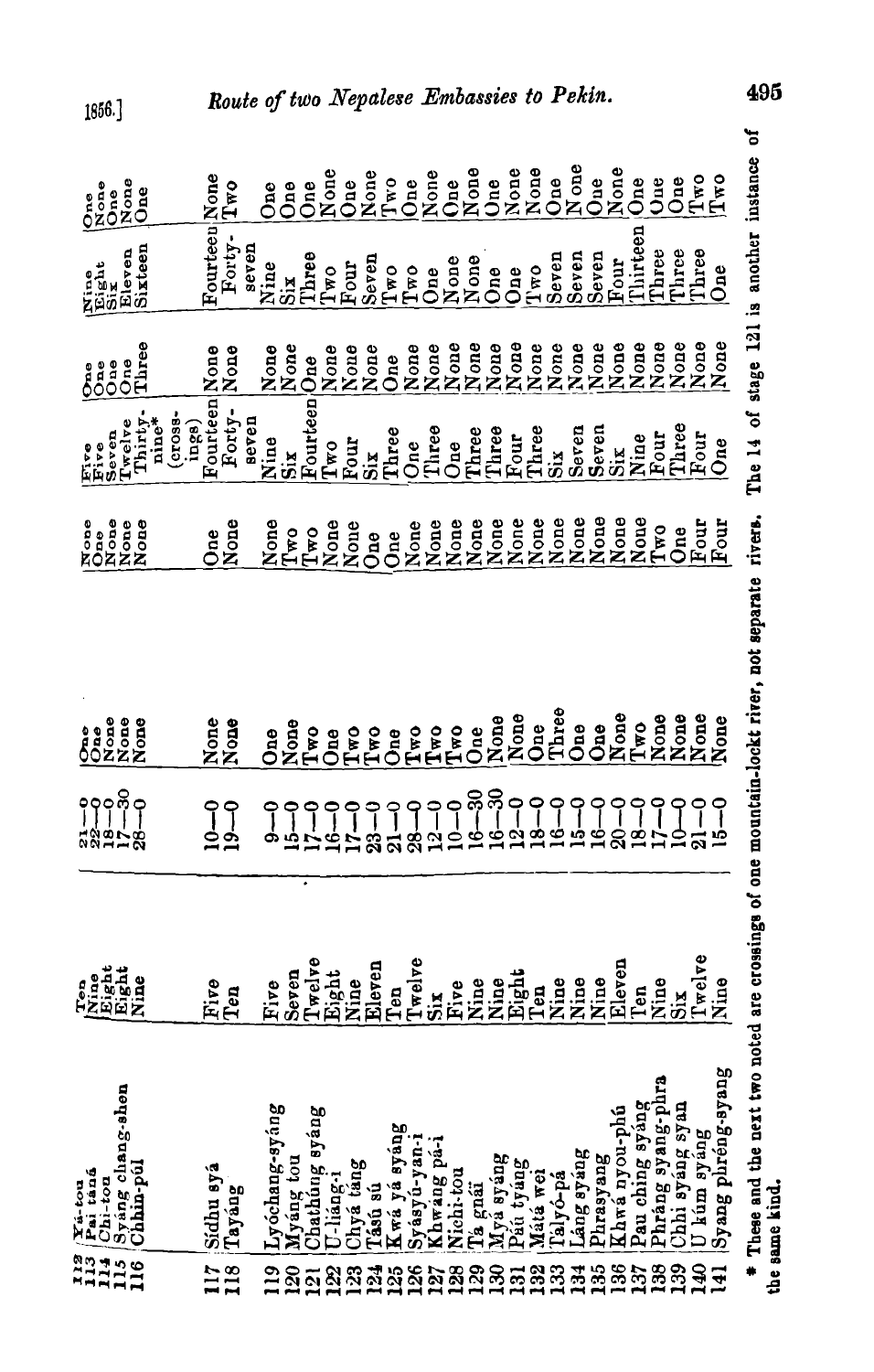| Forts.                                | Three<br>Three<br>Four<br>Two<br>Two<br>Two<br>$0n$ e<br>One<br>0 <sub>ne</sub><br>$0ne$<br>One<br>One                                                                                            | Three<br>Two<br>Two<br>$_{\rm One}$<br>One<br>Two<br>One<br>One                                                                                                                                                                                                                                                                                                                                                                                                                                                                                                               |
|---------------------------------------|---------------------------------------------------------------------------------------------------------------------------------------------------------------------------------------------------|-------------------------------------------------------------------------------------------------------------------------------------------------------------------------------------------------------------------------------------------------------------------------------------------------------------------------------------------------------------------------------------------------------------------------------------------------------------------------------------------------------------------------------------------------------------------------------|
|                                       |                                                                                                                                                                                                   | Two<br>One<br>One<br>One<br>One<br>asas<br>0000                                                                                                                                                                                                                                                                                                                                                                                                                                                                                                                               |
| Bridges.                              | Fourteen<br>Twenty-<br>Three<br>Seven<br>two<br>Three<br>Four<br>T <sub>w0</sub><br>Two<br>Two<br>One<br>Two<br>$\overline{\text{Six}}$                                                           | Three<br>heven<br>Three<br>Three<br>Three<br>$\begin{array}{c} \bar{\tau} \text{tree} \\ \text{true} \\ \text{true} \end{array}$<br>Four<br>Four<br>Four<br>Four<br>$\frac{1}{10}$ work<br>Tive<br>$\sin$<br>Six<br>$\ddot{\mathbf{s}}$                                                                                                                                                                                                                                                                                                                                       |
| ferries.<br>Boat                      | Noue<br>None<br>None<br>Noue<br>None<br>None<br>None<br>None<br>None<br>None<br>One                                                                                                               | None<br>None<br>None<br>None<br>None<br>None<br>None<br>None<br>None<br>Noue<br>None<br>None<br>None<br>None<br>$\begin{array}{c}\n\mathbf{a} \\ \mathbf{b} \\ \mathbf{c} \\ \mathbf{c} \\ \mathbf{c} \\ \mathbf{c} \\ \mathbf{c} \\ \mathbf{c} \\ \mathbf{c} \\ \mathbf{c} \\ \mathbf{c} \\ \mathbf{c} \\ \mathbf{c} \\ \mathbf{c} \\ \mathbf{c} \\ \mathbf{c} \\ \mathbf{c} \\ \mathbf{c} \\ \mathbf{c} \\ \mathbf{c} \\ \mathbf{c} \\ \mathbf{c} \\ \mathbf{c} \\ \mathbf{c} \\ \mathbf{c} \\ \mathbf{c} \\ \mathbf{c} \\ \mathbf{c} \\ \mathbf{c} \\ \mathbf{c} \\ \math$ |
| Rivers or<br>cross-<br>river<br>ings. | Fourteen None<br>Fifteen<br>Three<br>Seven<br>Seven<br>Four<br>Four<br>Five<br>Five<br>Two<br>Two<br>Two                                                                                          | Seven<br>Seven<br>Three<br>Three<br>Four<br>Three<br>Turee<br>Three<br>Two<br>Four<br>$F_{\text{out}}$<br>Six<br>1.70<br>Five<br>Five<br>$\frac{3}{2}$<br>Six                                                                                                                                                                                                                                                                                                                                                                                                                 |
| Lakes<br>tanks.<br>$_{ad}$            | Eleven<br>Three<br>None<br>None<br>None<br>None<br>Two<br>$Tw$ o<br>Tw0<br>$0u$ e<br>One<br>Two                                                                                                   | Twenty-<br>two<br>None<br>None<br>None<br>None<br>$\frac{N \circ n}{T \cdot n}$<br>None<br>Four<br>Two<br>One<br>Two<br>Two<br>One<br>One<br>One<br>Two                                                                                                                                                                                                                                                                                                                                                                                                                       |
| Mountain ridges or<br>ranges crossed. | None<br>None<br>None<br>None<br>None<br>None<br>None<br>None<br>None<br>None<br>None<br>$0u$ e                                                                                                    | None<br>Noue<br>None<br>None<br>None<br>None<br>None<br>None<br>None<br>Noue<br>None<br>Noue<br>None                                                                                                                                                                                                                                                                                                                                                                                                                                                                          |
| .크<br>pals.<br>Time                   | $20 - 0$<br>$\frac{1}{2}$<br>ု<br>$\degree$<br>$14 - 0$<br>ု<br>ု<br>ု<br>ု<br>ု<br>್ತೆ<br><u>के</u><br>$\frac{1}{20}$<br><u>d</u><br>ಜಿಸೆ<br>$\frac{3}{21}$<br>$\mathbf{a}$                      | $\frac{1}{2} - \frac{3}{6}$<br>$\frac{32}{36}$<br>$\frac{1}{2}$<br><u>၂</u><br>1<br>$3 - 0$<br>$12 - 0$<br>$12 - 0$<br>$18 - 0$<br>$21 - 0$<br>7<br>၎<br>ż<br>3<br>اپه<br>ا<br>₫<br>ವ                                                                                                                                                                                                                                                                                                                                                                                         |
| Distance in kós. gharis and           | ve<br>Seven<br>Eight<br>Seven<br>Nine<br>Nine<br>Twel<br>Ten<br>Ten<br>Ten<br>Six<br>$\frac{1}{2}$                                                                                                | Four and half<br>Six and half<br>Nine<br>Sine,<br>Twelve<br>Six<br>Twelve<br>Seven<br>Seven<br>Seven<br>Seven<br>usia<br>Sia<br>Six<br>Ö<br>$\frac{1}{2}$<br>$\sin$<br>six                                                                                                                                                                                                                                                                                                                                                                                                    |
| Halting place.                        | Lyang pyang-syang<br>Syáng lyáng-syang<br>Myá-thung-syang<br>Khó lyáng syang<br>Phang thou ten<br>Lét-náng-shan<br>Khwáng myú<br>Pai-lán-syan<br>Sing-há-phin<br>l'-páng-syi<br>$\frac{1}{2}$ ton | Khwo-khou-chang-syang Ten<br>Lou thy ing-sy ing<br>Dynag-dynag-phú<br>Shi to sy ing-phú<br>Chi thu a xynna<br>Khang-tang-syang<br>Pai-syang-syang<br>Lói chhi-syáng<br>Múng syáng<br>Phai-chhen phú<br>bid-ron-big<br>Wei-khai-phu<br>Chhi syang<br>Tá-tai-phú<br>Yé khwá-i<br>Twa-tou<br>Sa-tou<br>$I - k a - 1$                                                                                                                                                                                                                                                             |
| Btages<br>'ON<br>10                   | 153<br>152<br>46<br>45<br>\$<br>ຂ<br>4<br>$\ddot{t}$<br>$\frac{9}{2}$<br>ವ                                                                                                                        | 18853807<br>164<br>163<br>162<br>159<br>160<br>38<br>ទ្ធ<br>156<br>155<br>157<br>154                                                                                                                                                                                                                                                                                                                                                                                                                                                                                          |

 $[N_0, \theta]$